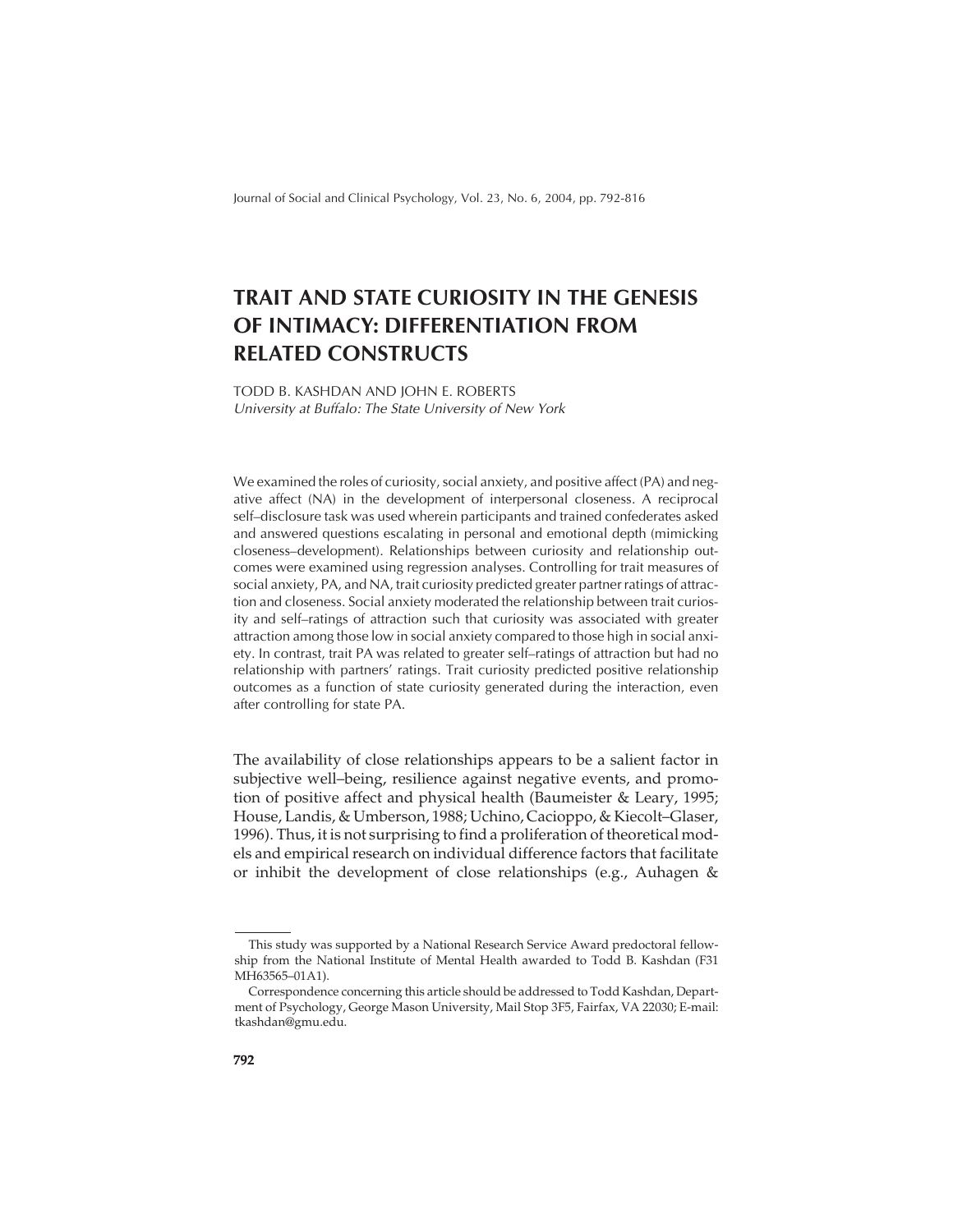Hinde, 1997; Baumeister & Tice, 1990; Buhrmester, Furman, Wittenberg, & Reis, 1988; Dill & Anderson, 1999). The purpose of this study was to examine the effects of trait and state curiosity and positive affect (PA) on self- and interaction-partner ratings of interpersonal attraction and closeness during a social interaction. Additionally, we were interested in whether these positively valenced personality and affect variables had greater utility in explaining relationship outcomes than the negatively valenced constructs of social anxiety and negative affect (NA).

# **CURIOSITY: FACILITATING PERSONAL GROWTH OPPORTUNITIES**

Curiosity is defined as the positive emotional–motivational system oriented toward the recognition, pursuit, and self–regulation of novel and challenging information and experiences (Kashdan, 2004). The experience of discrete positive emotional states such as curiosity broadens an individual's "thought–action repertoire," which, in turn, can build intrapersonal and interpersonal resources (Fredrickson, 1998, 2001). Curiosity maintains characteristics that differentiate it from other positive affects. Curiosity energizes approach behaviors in response to seemingly unfamiliar, challenging, and meaningful environmental signals. Curiosity purportedly facilitates personal growth as a function of exploring these signals and integrating the new knowledge or resources that are inevitable by–products of approaching the unfamiliar (Kashdan, Rose, & Fincham, 2004). For example, experiencing curiosity in a social interaction can broaden one's attention to information about interaction partners and conversation topics, thus increasing one's desire to have more encounters with the person(s) of interest. An accumulation of interactions with the same person that continually induce flow–like absorption and a desire to learn more about their perspectives and experiences can be expected to lead to enduring intimate relationships. Curiosity has not been explored in the interpersonal domain.

Curiosity has been investigated in an interpersonal context because of its likely impact on responsiveness, an important ingredient in successful social interactions. Responsiveness has been defined as the "probability that one communicator responds to the communication behaviors of another" (Segrin & Abramson, 1994, p. 659; see Davis, 1982). Individuals who are more responsive generate greater reinforcement for interaction partners, whereas individuals who are less responsive are likely to reduce the quality and enjoyment of interactions. Traits that increase responsiveness can be expected to lead to increased positive interper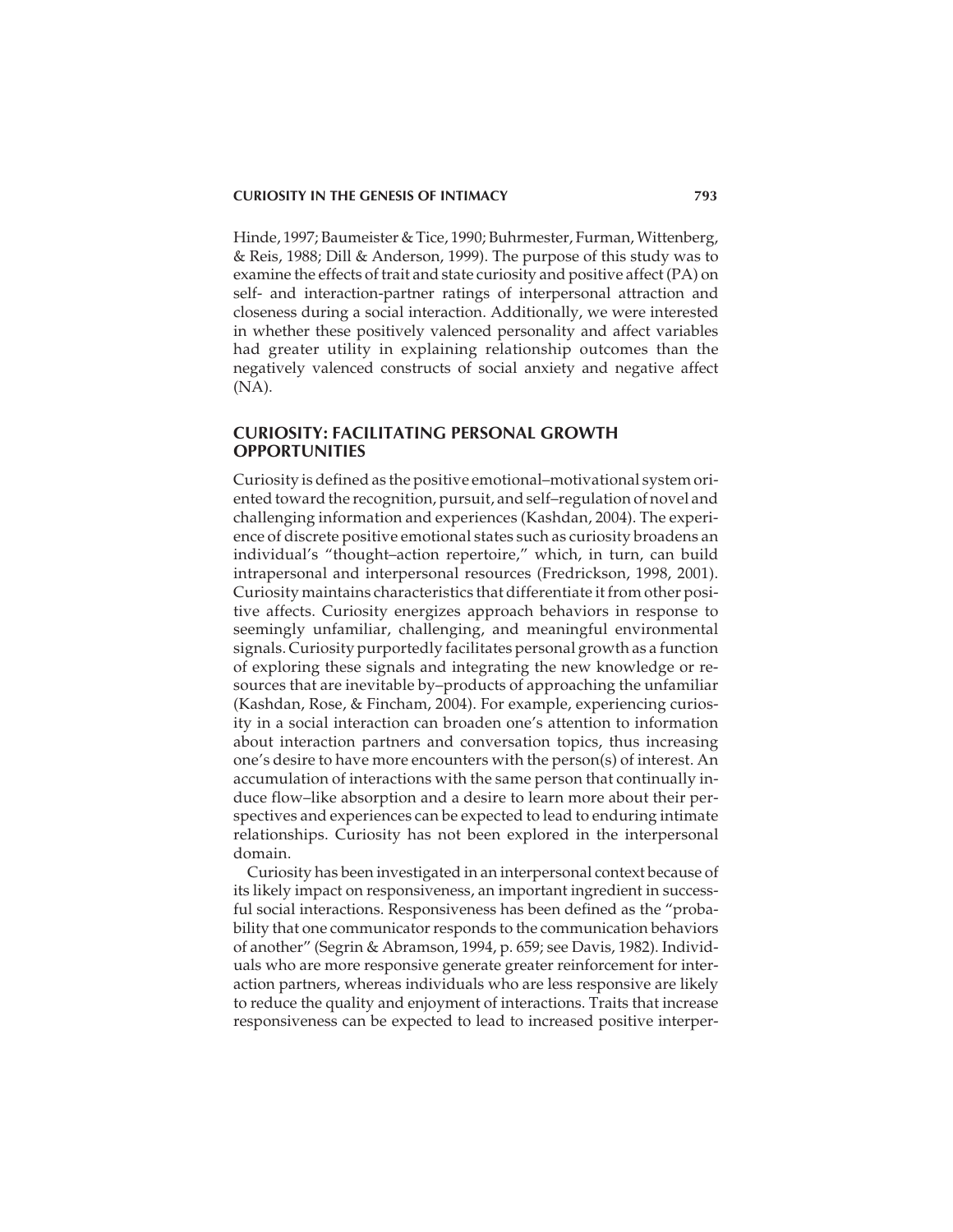sonal outcomes. Likewise, traits that increase sensitivity to rewarding features of social interactions can lead to more positive interpersonal outcomes. Low levels of curiosity can be expected to inhibit the formation of close interpersonal relationships, particularly during the initial stages of impression formation. In contrast, people interacting with highly curious individuals are likely to feel closer to them and find them more attractive relative to less curious individuals. It feels good when conversational partners listen, respond, and demonstrate interest in what we say and who we are. The present study tested hypotheses suggesting that curiosity facilitates interpersonal closeness in interactions between novel partners (i.e., strangers).

# **GLOBAL POSITIVE AFFECT: STRONG RELATIONSHIPS WITH SOCIAL ACTIVITY**

Relative to curiosity, PA has received a great deal more empirical attention; global affect measures have been used in hundreds of studies (Watson & Clark, 1994). Despite new theory and research on curiosity, it may be less important in understanding the development of interpersonal closeness than the broader construct of trait PA. Trait PA can be defined as the relatively stable propensity to experience pleasurable engagement with the environment more frequently or intensely, or both (Watson, 1988). The comparison of curiosity and PA is also a comparison between analyses of different levels of affective data. Positive affectivity has been shown to be a higher level of analysis that branches off into various discrete emotions such as interest or curiosity (Tellegen, Watson, & Clark, 1999). Data consistently indicate a robust positive association between PA and various indices of interpersonal activities and relationships (McIntyre, Watson, Clark, & Cross, 1991; Watson, Clark, McIntyre, & Hamaker, 1992) beyond that explained by extroversion (Burger & Caldwell, 2000). Theorists have proposed a mutual interplay between global PA and social activity such that both serve to increase the frequency of pleasurable opportunities (e.g., Tellegen, 1985). Global PA also appears to influence the activation of personal resources and prosocial behaviors in "unexpected" interpersonal situations that require spontaneous action. This positive–affective infusion on behavior is proposed to lead to positive interpersonal outcomes (e.g., higher rated relationship satisfaction; Forgas, 2002). For these reasons, we tested hypotheses suggesting that global PA facilitates interpersonal closeness in interactions between novel partners.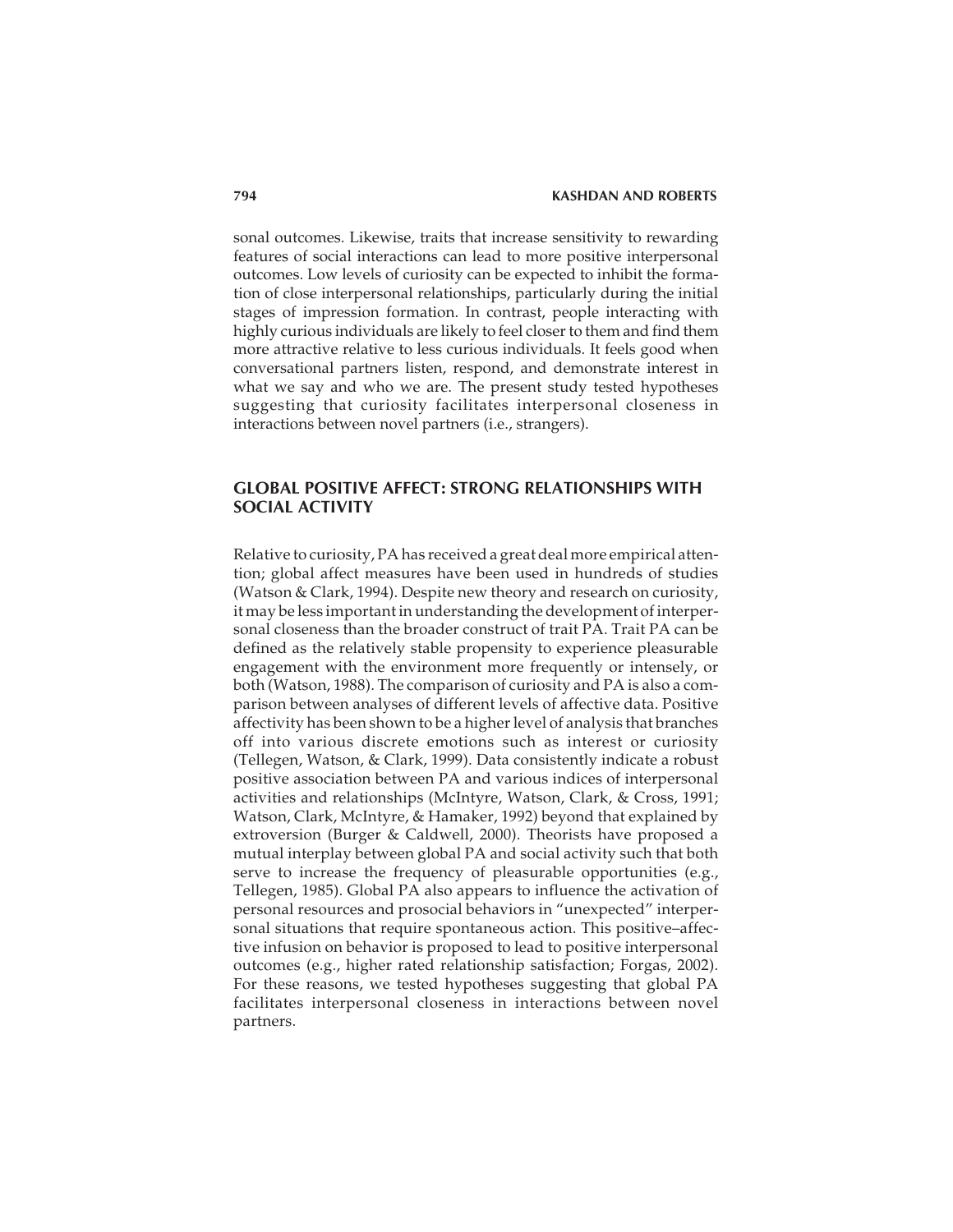# **DIFFERENTIATING CURIOSITY AND POSITIVE AFFECT FROM THE IMPACT OF NEGATIVELY VALENCED CONSTRUCTS ON RELATIONSHIP OUTCOMES**

An extensive review of the literature has shown that negative characteristics are overwhelmingly stronger predictors of outcomes related to social activities, impression formation, health, major and minor life events, information processing, and self–appraisals than positive characteristics (Baumeister, Bratslavsky, Finkenauer, & Vohs, 2001). Thus, it may be the case that curiosity and PA play relatively trivial roles in predicting relationship outcomes relative to negative personality and affect variables.

Given the considerable impact of social anxiety on interpersonal behavior, we included social anxiety as a negatively valenced personality trait in predicting relationship outcomes. Excessive social anxiety, by definition, is associated with interpersonal distress, impairment, or both (American Psychiatric Association, 1994). Evidence generally shows that excessively socially anxious individuals maintain dysfunctional interpersonal and cognitive styles that interfere with their social performance and increase the likelihood of rejection (Clark & Wells, 1995; Rapee & Heimberg, 1997). Likewise, given other studies that have found various negative affective states, such as depression, to be associated with lower intimacy during social interactions (e.g., Nezlek, Hampton, & Shean, 2000), we examined the broad construct of trait NA as a predictor of relationship outcomes.

Despite the positive–negative asymmetry in prior work (Baumeister et al., 2001), on the basis of recent theory and preliminary evidence on the roles of curiosity and PA in facilitating personal growth experiences (Fredrickson, 1998; Kashdan et al., 2004), we expected positive traits to be uniquely related to positive relationship outcomes after statistically controlling for variance in negative traits. No a priori hypotheses were made concerning the unique predictive role of social anxiety and trait NA on relationship outcomes controlling for variance in positive traits.

# **TRAIT–STATE MODELS OF CURIOSITY AND POSITIVE AFFECT**

A person can be described as being high in trait curiosity when he or she has the propensity to experience momentary curiosity under more conditions, more readily, more frequently, and for more prolonged periods of time. Similarly, a person can be described as high in PA when they experience momentary PA more frequently or intensely (Watson, 1988). State curiosity and PA tend to fluctuate over time, varying as a function of enabling and inhibiting conditions. Both state curiosity and PA are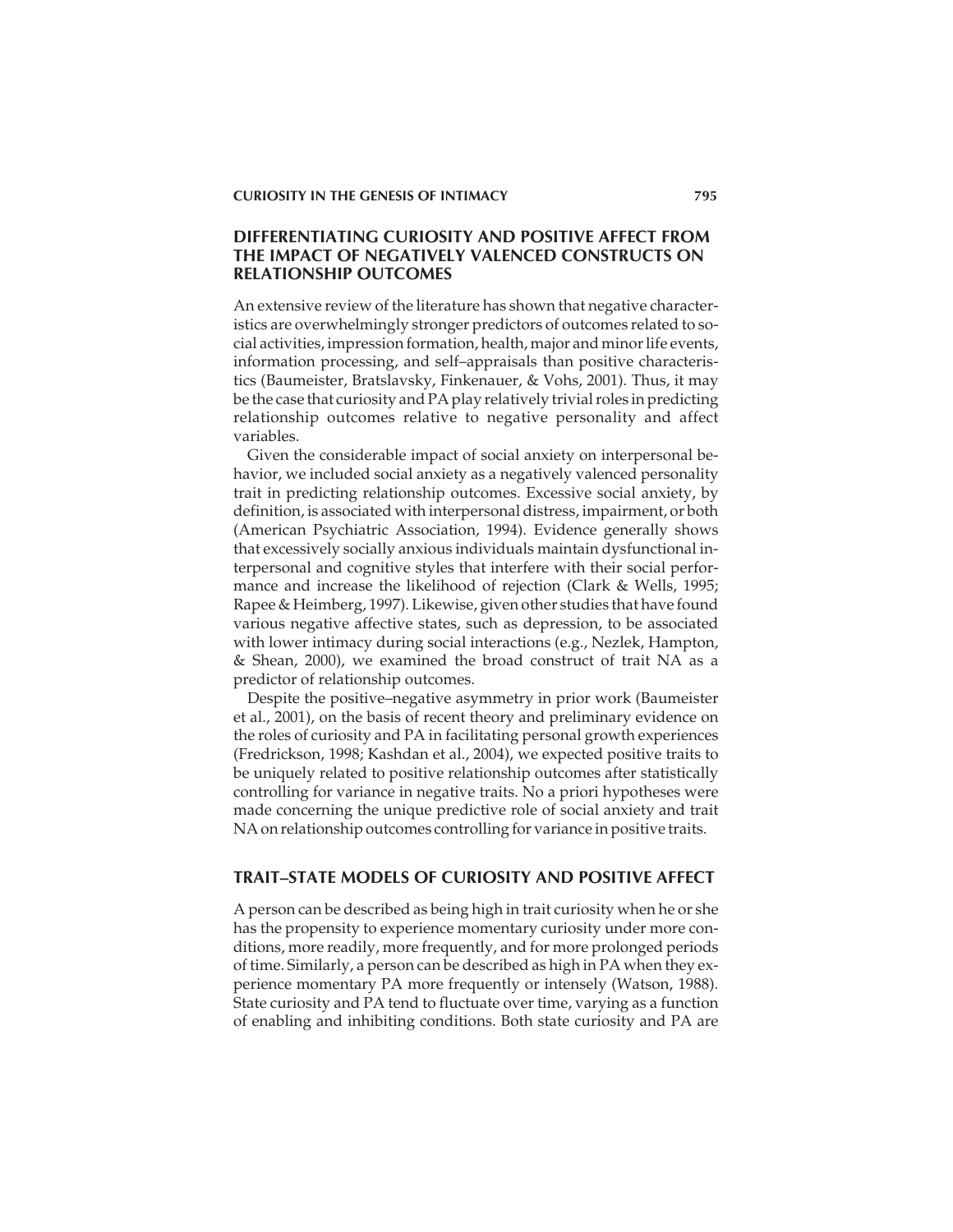likely to be more intense in response to cues of reward, pleasure, and excitement. Few studies have examined the trait–state models of curiosity or PA in a single study and, to the authors' knowledge, no published studies have examined the trait–state model in the context of the initial stages of intimacy development. Additionally, no published studies have directly compared the unique power of state curiosity and PA in predicting self- and partner ratings of interpersonal attraction and closeness. For these reasons, we conducted path analyses to examine the trait–state models of curiosity and PA. Specifically, *trait curiosity* was proposed to predict positive self- and interaction-partner attraction and closeness ratings indirectly through the generation of*state curiosity* during the social interaction. Likewise, *trait PA* was proposed to predict positive self- and interaction-partner ratings by its impact on *state PA* during the social interaction. To test the specificity of these models, we examined the effects of state curiosity on relationship outcomes controlling for state PA, and the effects of state PA on relationship outcomes controlling for state curiosity.

## **THE PRESENT STUDY**

To mimic the initial process of closeness development, participants interacted with a confederate by taking turns answering and asking standardized questions that gradually increased in the level of personal disclosure necessary to answer them. To increase the internal validity of the experiment, confederates were not only trained to behave in a structured manner (neutral or friendly), but they also provided all participants with uniform verbal responses.

The present study explored the effects of dispositional curiosity and PA on interpersonal outcomes during a reciprocal self–disclosure task. Based on relevant theory, both curiosity and PA were proposed to have positive zero–order correlations with self- and partner ratings of attraction and closeness. In testing the unique variance attributed to curiosity and PA, we also examined the roles of the negatively valenced constructs of social anxiety and trait NA. All of these trait variables were examined simultaneously to extract the unique predictive utility of positive and negative personality and affective traits on relationship outcomes.

## **METHOD**

### PARTICIPANTS

Individuals aged 18 years or older were selected from an initial pool of introductory psychology students. For the purposes of another study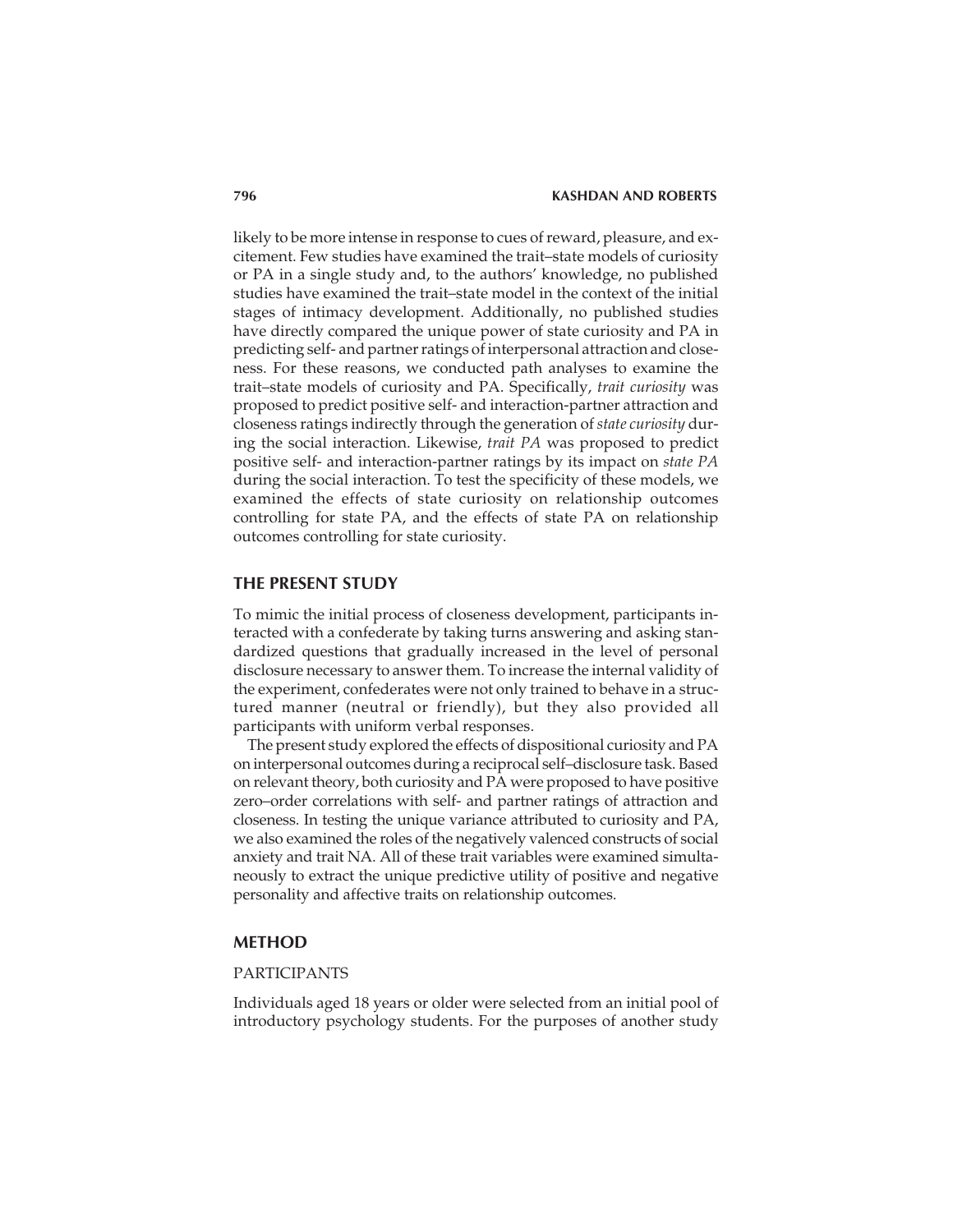(Kashdan & Roberts, 2004), participants were selected on the basis of their combined score on the Social Interaction Anxiety Scale and the Social Phobia Scale (SIAS/SPS; Mattick & Clarke, 1998) administered during mass testing sessions. The high social anxiety (SA) group was randomly selected from the top 10% and the low–SA group was randomly selected from the lower 50% of the distribution. The sample included 57 females (29 high–SA) and 47 males (23 high–SA). No data were collected on the specific age or ethnicity of individual participants.

#### PREDICTOR MEASURES

*Social Anxiety Symptomatology.* The 19–item SIAS (Mattick & Clarke, 1998) was administered to assess fears in social interaction situations. The 20–item SPS (Mattick & Clarke, 1998) was administered to assess fears in social performance situations (e.g., public speaking anxiety). These two scales can be aggregated together to form a single general measure of social anxiety (Mattick & Clarke, 1998). Items were answered using a 4–point Likert scale. The alpha coefficient for the SIAS/SPS was .97. We used a dichotomous version of the SIAS/SPS based on participant selection criteria.<sup>1</sup>

*Trait and State Positive and Negative Affect.* Trait PA and trait NA were measured with the Positive and Negative Affect Schedule (PANAS; Watson, Clark, & Tellegen, 1988). Instructions asked participants to report general feelings using a 5–point Likert scale. The PANAS is a 20–item measure of two affect dimensions: PA and NA. The PANAS–PA subscale assesses activated positive emotions (e.g., excited, joyful) and the PANAS–NA subscale assesses activated negative emotions (e.g., anxious, jittery). Respective alpha coefficients for the trait PA and trait NA subscales were .72 and .86, respectively.

To assess state PA and state NA during the social interaction, participants were asked to "indicate to what extent you feel this way right now, that is, at the present moment." State PA and state NA were computed by averaging across the asking and answering portions of the social interaction task. The alpha coefficients for state PA and state NA were .91 and .87 (averaged across conditions), respectively.

*Trait and State Curiosity.* Trait and state curiosity was measured with the 20–item State–Trait Curiosity Inventory (STCI; Spielberger, 1979). The

<sup>1.</sup> We also conducted all analyses using social anxiety as a continuous variable (SIAS/SPS). All findings were virtually identical to those using social anxiety as a dichotomous variable. For the sake of simplicity, we report only dichotomous variable findings in the main text and tables.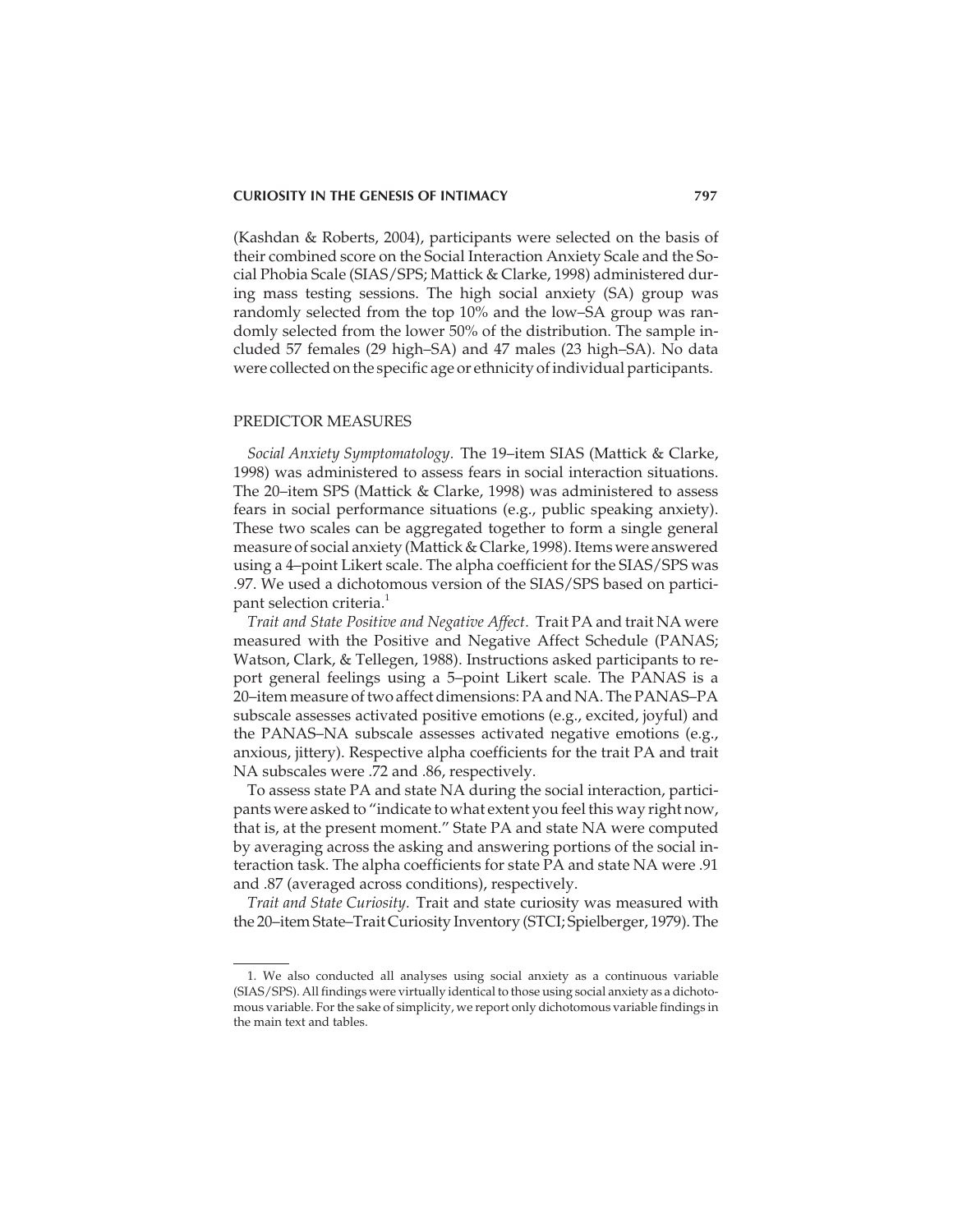10-item STCI–Trait assesses general tendencies to learn new things and experience feelings of interest (e.g., "I am curious"; "I am stimulated"). The 10-item STCI–State instructions ask participants to "indicate how you feel right now; that is, at this moment". State curiosity was computed by averaging across the asking and answering portions of the social interaction task. Respondents used a 4–point Likert scale. The alpha coefficients for trait and state curiosity were .76 and .86 (averaged across conditions), respectively.

#### EXPERIMENTAL OUTCOME MEASURES

*Interpersonal Relationship Variables.* At the end of the interaction, measures of interpersonal attraction and perceived closeness were taken from both confederates (rating feelings about the participant) and participants (rating feelings about the confederate).

To rate interpersonal attraction, participants completed the six–item Interpersonal Judgment Scale (IJS; Byrne, 1971). An index of attraction was based on two items assessing the degree to which individuals "get along" and "would like to work together."<sup>2</sup>

Participants rated items on a 9–point Likert scale. The two–item IJS is considered one of the standard measures of interaction dynamics, with excellent construct validity (e.g., Heimberg, Accera, & Holstein, 1985). The alpha coefficients for the participants' and confederates' IJS scores were .85 and .97, respectively.

To rate how close individuals felt to one another as a result of the interaction, participants completed the one–item Inclusion of Other in the Self Scale (IOS; Aron, Aron, & Smollan, 1992). Respondents were provided with a series of seven circles representing "self" and "partner" that gradually increased in their degree of overlap. The overlapping circles represented degrees of interpersonal closeness.The IOS has construct validity similar to more comprehensive relationship measures (e.g., Aron et al., 1992).

#### PROCEDURE

*Pre–Experimental Measures.* Participants were asked to complete the SIAS/SPS, PANAS, and STCI–Trait scales prior to the experiment.

*Social Interaction Task.* To standardize the social task, the same male

<sup>2.</sup> Supplementary analyses using the entire six–item Interpersonal Judgment Scale of attraction (e.g., rating others' intelligence, morality, and how interesting they are; alpha coefficient = .90) led to virtually identical results for all statistical tests.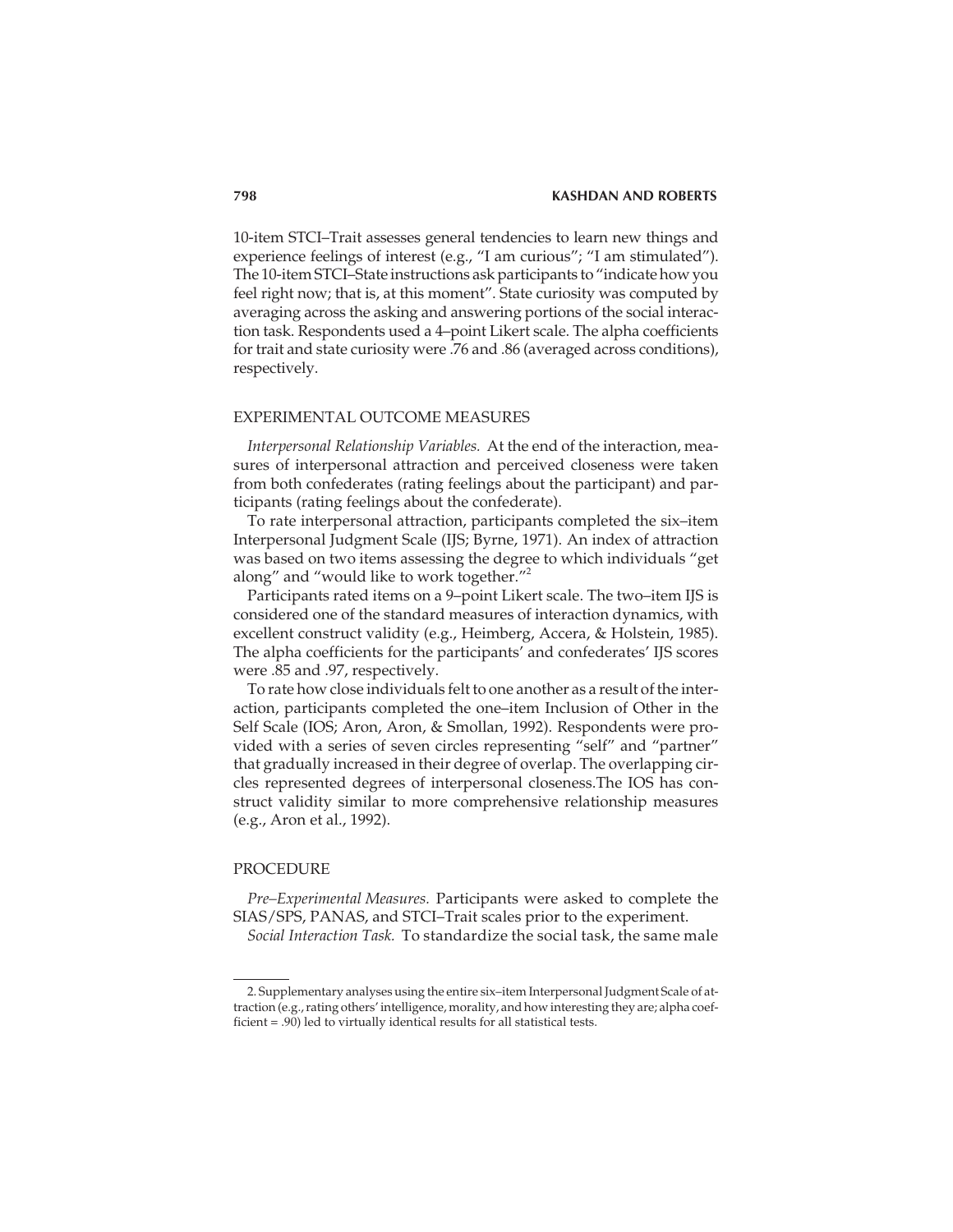and female research assistants enacted confederate roles for all participants in same–sex interactions. Same–sex interactions were conducted to reduce the potential confounds of heterosocial skills and dating–related variables (e.g., lower social–evaluative concerns as a function of dating frequency). Confederates were blind to group membership and were trained to provide consistent friendly or neutral social behavior. Confederates were also trained to provide ratings on their feelings of attraction and closeness to participants. To increase the ecological validity of confederate ratings and to reduce the likelihood of comparisons between participant interaction partners, confederates conducted no more than one experiment per day. On the basis of pilot work, confederates reported little difficulty detailing their differential feelings toward interaction partners. Thus, it was believed that the current experiment provided a good balance between strong internal validity (i.e., scripted performances) and the availability of data from both interaction partners. Training involved mock interactions between confederates and graduate students, and feedback from the primary author.

Upon completing self–report questionnaires, participants were led into another room. Participants were asked to wait patiently while the other student in the study, in actuality the confederate, was brought into the room. Participants and confederates were provided the role of either answering or asking a series of five questions that gradually increased in the emotional content and level of personal disclosure necessary to answer them. Immediately afterward, participants and confederates switched roles, such that the individual who previously asked all of the questions then served as the responder to the questions. The five questions, in order of presentation, were as follows:

"If you could invite anyone, living or dead, for dinner and conversation, who would it be and why?"

"Is there anything you find disturbing about immortality? If not, why not?"

"If a crystal ball would tell you the truth about any one thing you wished to know concerning yourself, life, the future, or anything else, what would you want to know?"

"Is there something that you've dreamed of doing for a long time? Why haven't you done it?"

"When did you last cry in front of another person? By yourself?"

The first question is objectively more impersonal than the emotional and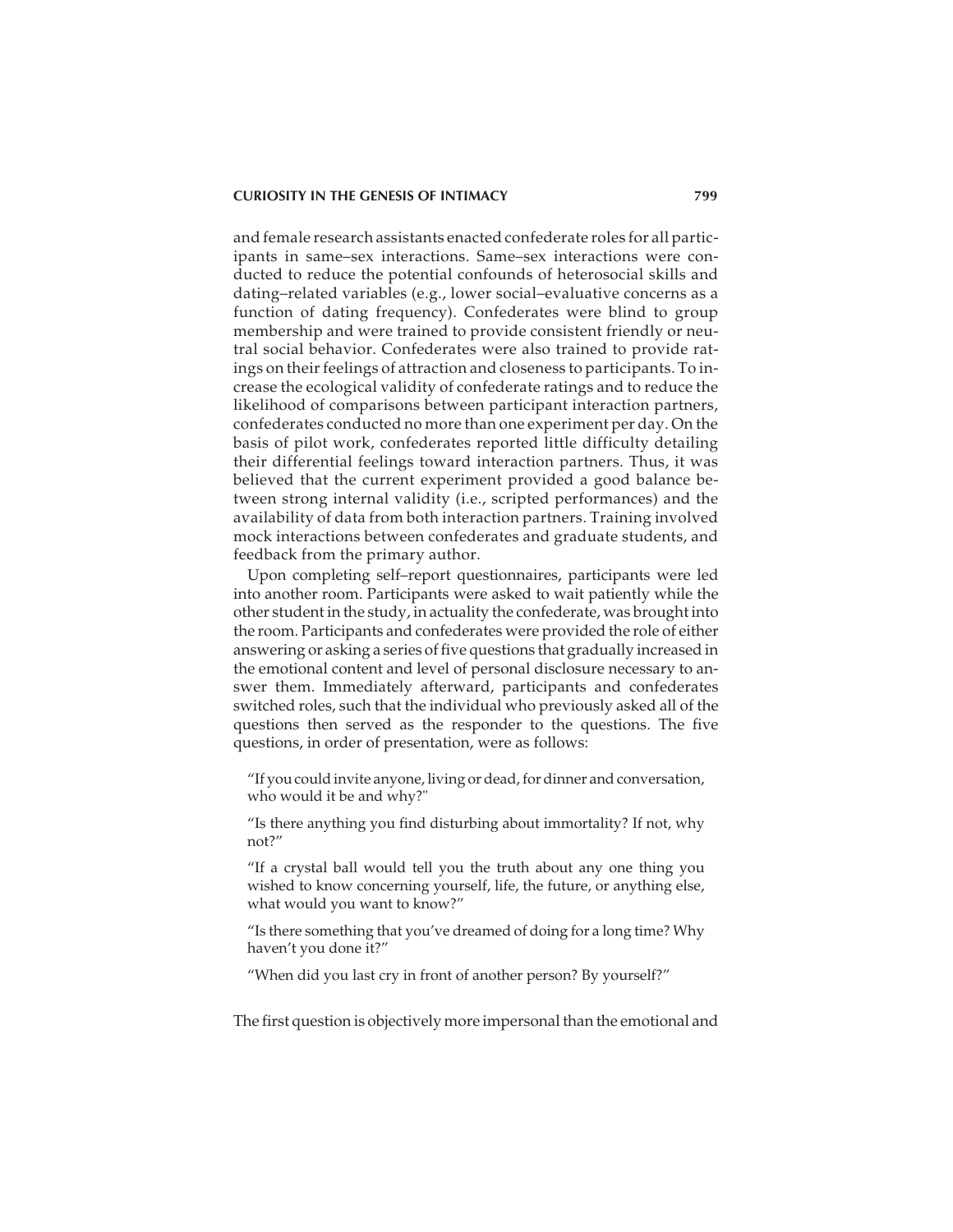personal disclosure necessary to answer the final two questions. Each of the confederates scripted responses was approximately 1 minute in length. All participants and confederates took part in both asking and answering the series of questions. An equal number of participants from high- and low–SA groups, and gender within groups, were randomly assigned and counterbalanced to tasks.

*Post assessment.* Immediately after each of the answering and asking conditions, participants and their confederate interaction partners completed questionnaires according to "their feelings and state of mind during the prior interaction." Questionnaires included state PA and STCI–State. Once the entire interaction was completed, participants and interaction partners completed attraction and interpersonal closeness questionnaires relating to their appraisal of the social interaction.

*Examining the Fidelity of Confederate Behavior.* Two research assistants with no knowledge of the purpose of the study were trained to code videotapes of confederate interaction behavior. Raters were trained via didactic sessions, sample videotapes, and feedback from the investigator (T.K.). To examine the fidelity of confederate roles, trained coders used 7–point Likert scales for five items: "Degree to which the confederate committed to their scripts," "How attentive were they to their partner?" "How animated was their posture during the interaction?" "How animated was their voice during the interaction?" and "How friendly were they during the interaction?" All ratings were independently conducted.

#### OVERVIEW OF DATA ANALYSIS

In order to understand the basic relationships among the variables under study, we began by examining zero–order correlations among individual difference variables and relationship outcomes. Because we used two trained confederates for 104 participant interactions, it was necessary to examine the interdependency within the confederates' ratings. We conducted preliminary tests on the nonindependence of our data or the degree to which the specific confederate interaction partner influenced the relationship outcome variables. Relationship outcomes were regressed on confederate interaction partners while statistically controlling for the effects of predictor variables (i.e., social anxiety, curiosity, and PA; Kenny, Kashy, & Bolger, 1998). The degree of nonindependence in relationship outcomes determined the appropriate choice of statistical analysis. If significant differences on relationship outcome variables were a function of which confederate interacted with participants, nested modeling techniques would be appropriate (Kenny et al., 1998).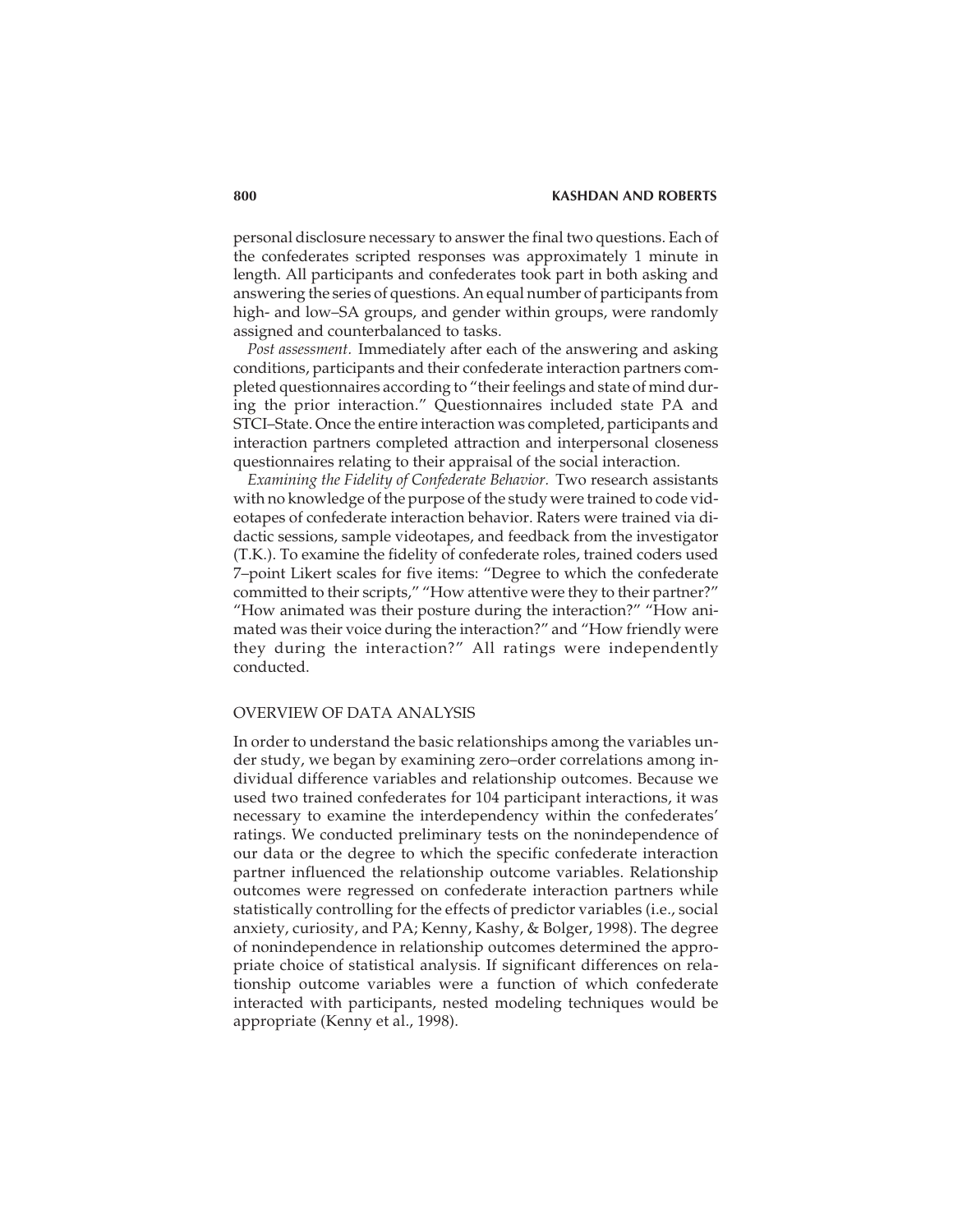#### **RESULTS**

#### PRELIMINARY ANALYSES

*Examining Uniformity of Confederate Behavior.* Interrater agreement between independent observer ratings was assessed using Intraclass Correlations (Shrout & Fleiss, 1979). An acceptable intraclass reliability coefficient of .73 was found between the two observers for the aggregate of manipulation check items. Averaging independent raters' scores indicated that the degree to which confederates committed to their scripts was 6.76 (*SD* = .38) on a 7–point scale. Ratings of confederate behaviors had no relationship with trait measures of curiosity, PA, or NA (*p*s > .25). Likewise, high- and low–SA groups failed to differ on any ratings of confederate behavior (*p*s > .15). Thus, confederates were quite uniform in their level of friendliness and engagement across participants.

*Zero–Order Correlations for Relationship Outcomes and Individual Difference Variables.* As reported in Table 1, trait curiosity had a moderate, positive relationship with trait PA (*r* = .54), and a strong positive relationship was found between state curiosity and state PA  $(r = .81)$ .<sup>3</sup> Results suggest that curiosity and PA are related, but by no means redundant. These constructs have much greater overlap when assessed over a shorter time span.<sup>4</sup> Of relevance to our thesis, trait curiosity had a positive relationship with both self- and partner–rated attraction [*r*s = .18 (trend) and .26, respectively] and closeness (*r*s= .23 and .25, respectively). In contrast, trait PA was related only to self–rated attraction (*r* = .29) and closeness (*r* = .22), and trait NA and social anxiety were related only to self–rated attraction (*r*s= –.19 and –.20, respectively). Thus, curiosity was the only individual difference variable to be related to all rela-

<sup>3.</sup> Due to moderate to large correlations between some of the predictors in our regression analyses, multicollinearity was examined using collinearity diagnostics. For all five dimensions, conditioning indices were less than 20.4, and for only one dimension were there two variance proportions that were greater than .50 (.89 for trait PA and .55 for trait curiosity). On the basis of suggested criteria for multicollinearity (see Tabachnick & Fidell, 2001), our data provide evidence that multicollinearity was not a problem.

<sup>4.</sup> Two items of the original PANAS PA scale, "interested" and "attentive," are potentially confounded with the construct of curiosity. However, analyses of curiosity and the PA scale without these two items were virtually identical to all reported findings. For example, trait curiosity had similar correlations to the 10–item and 8–item PA scale, *r* = .54 and .51, respectively and state curiosity had similar correlations to each of the state versions of these scales,*r* = .82 and .79, respectively. For the sake of parsimony, other analyses are not reported.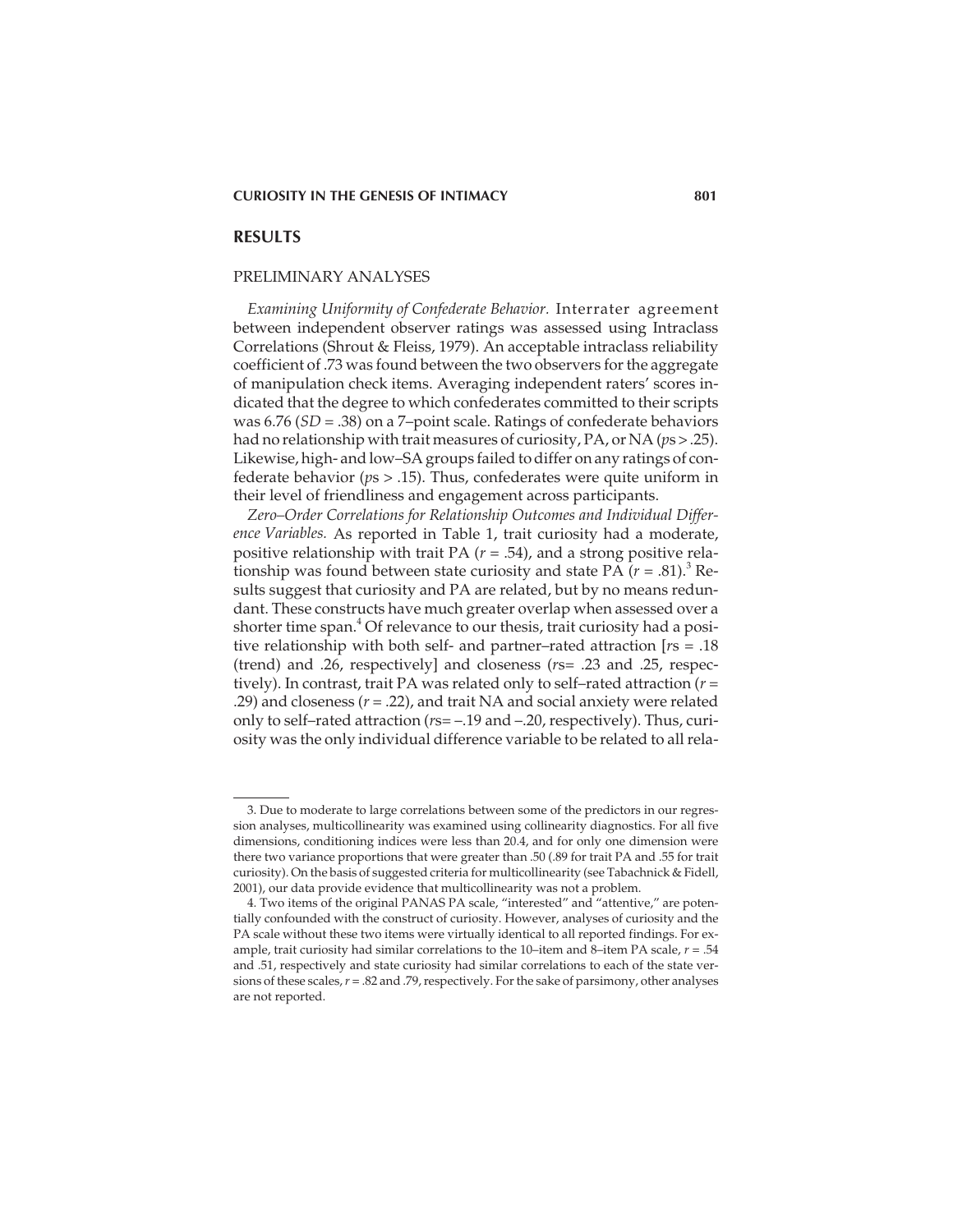|                                                                                                                                                                                   |                  |                  |                   |          |           | ł        |          |                |          |          |       |                       |                |
|-----------------------------------------------------------------------------------------------------------------------------------------------------------------------------------|------------------|------------------|-------------------|----------|-----------|----------|----------|----------------|----------|----------|-------|-----------------------|----------------|
|                                                                                                                                                                                   |                  | نہ               | ကံ                | 4        | <u>ıo</u> | خ.       | ŀ.       | œ              | o,       | $\Xi$    | $\Xi$ | $\boldsymbol{\Sigma}$ | $\overline{3}$ |
| 1. Partner Attraction (IJS)                                                                                                                                                       | $\overline{1.0}$ |                  |                   |          |           |          |          |                |          |          |       | 11.40                 | 3.42           |
| 2. Partner Closeness (IOS)                                                                                                                                                        | $.82***$         | 1.0              |                   |          |           |          |          |                |          |          |       | 3.03                  | 1.36           |
| 3. Self-Rated Attraction<br>$(1)$ S)                                                                                                                                              | $\ddot{61}$ .    | $\overline{14}$  | $\overline{0}$    |          |           |          |          |                |          |          |       | 12.97                 | 2.62           |
| 4. Self-Rated Closeness<br>(IOS)                                                                                                                                                  | $.27**$          | $22*$            | $.39***$          | 1.0      |           |          |          |                |          |          |       | 3.30                  | 1.31           |
| 5. SIAS/SPS <sup>a</sup>                                                                                                                                                          | $-0.09$          | $-11$            | $-20*$            | $-14$    | 1.0       |          |          |                |          |          |       | 46.91                 | 32.71          |
| 6. STCI Trait                                                                                                                                                                     | $.26**$          | $.25**$          | $\overline{18}$ . | $23*$    | $-19^{+}$ | 0.1      |          |                |          |          |       | 24.72                 | 4.29           |
| 7. STCI State                                                                                                                                                                     | $.37***$         | $.34***$         | 58***             | $.36***$ | $-20*$    | $.52***$ | 1.0      |                |          |          |       | 28.24                 | 5.35           |
| 8. Trait PA                                                                                                                                                                       | $\frac{13}{2}$   | $\overline{\Xi}$ | $.29**$           | $.22*$   | $-.34***$ | 54****   | $40***$  | $\overline{0}$ |          |          |       | 33.13                 | 6.87           |
| 9. State PA                                                                                                                                                                       | $.34***$         | $.30**$          | $-50***$          | $.30**$  | $-.29**$  | $44***$  | $.81***$ | $.55***$       | 1.0      |          |       | 32.10                 | 8.16           |
| 10. Trait NA                                                                                                                                                                      | $-0.8$           | $-14$            | $-19*$            | $-12$    | $.52***$  | $-03$    | $-17$    | $-15$          | $-.27**$ | 1.0      |       | 19.82                 | 6.02           |
| 11. State NA                                                                                                                                                                      | $-18^{+}$        | $-19^{+}$        | $-11$             | $-20*$   | $.51***$  | $-0.9$   | $-0.09$  | $-19^{+}$      | $-11$    | $.44***$ | 1.0   | 28.41                 | 8.89           |
| Note Complations are for all participants (n = 104). ${}^8$ Social anxiety was a dichotomous variable (high vs. low social anxiety) as a function of the SIAS/SPS IIS = Interper- |                  |                  |                   |          |           |          |          |                |          |          |       |                       |                |

| i<br>ł<br>֠<br>I<br>l<br>$\ddot{\dot{\delta}}$<br>i             |  |
|-----------------------------------------------------------------|--|
|                                                                 |  |
| l                                                               |  |
| $\overline{a}$                                                  |  |
| ׇ֚֓֡                                                            |  |
| ł<br>Ì<br>ļ<br>I<br>I<br>$\overline{\phantom{a}}$               |  |
| ï<br>I                                                          |  |
|                                                                 |  |
| I<br>i<br>I                                                     |  |
|                                                                 |  |
| I<br>I<br>ł                                                     |  |
| ֖֖֧ׅ֧ׅ֧ׅ֧֪ׅ֧֚֚֚֚֚֚֚֚֚֚֚֚֚֚֚֡֝֝֝֘֝֜֜֝֬֝֓֝<br>֧֚֚֝                |  |
| F<br>ׇ֚֚֕<br>֖֖֖֖֖֧֧֪֪ׅ֧֚֚֚֚֚֚֚֚֚֚֚֚֚֚֚֚֚֚֚֚֚֚֚֚֚֚֚֚֚֚֡֬֝֓֝֓֞֓֞ |  |

*Note.* Correlations are for all participants (n = 104). <sup>8</sup>social anxiety was a dichotomous variable (high vs. low social anxiety) as a function of the SIAS/SPS. IJS = Interper-Ļ  $\frac{1}{2}$  $\frac{c}{c}$  $\mathbf{B}(\mathbf{A})$ *Note*. Correlations are for all participants (n = 104). Social anxiety was a dichotomous variable (nigh vs. 1<br>sonal Judgment Scale; IOS = Inclusion of Other in the Self Scale.  $p \le 0.06$ ; \* $p < 0.5$ ; \* $p < 0.1$ ; \*\* $p < 0.01$ sonal Judgment Scale; IOS = Inclusion of Other in the Self Scale.  $p \le 0.06$ ;  $*p < 0.05$ ;  $**p < 0.01$ ;  $***p < 0.001$ .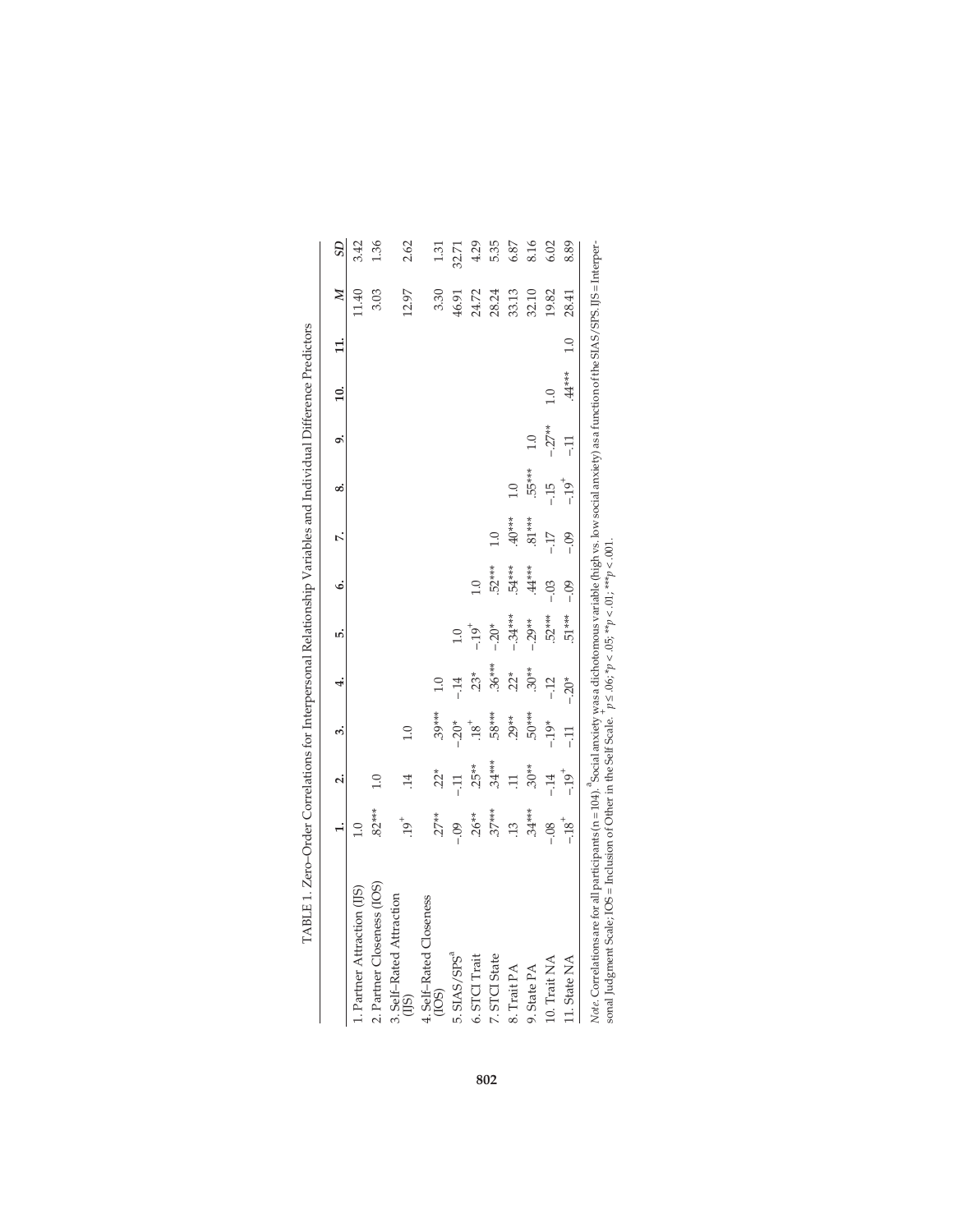tionship outcome variables.<sup>5</sup> Nonetheless, because social anxiety and NA have shown relationships to indices of social activity in prior research, social anxiety, curiosity, PA, and NA were entered simultaneously in primary analyses. Despite the brevity of our interaction task (~10 minutes), partner and confederate ratings of closeness and attraction had small positive relationships. Thus, there was some evidence for the ecological validity of confederate ratings.

*Nonindependence of Data and Gender Effects.* The design of our experiment completely confounds the influence of gender and confederate interaction partners (one male and one female confederate for all same–sex interactions) on outcomes. Thus, we cannot parse confederate gender differences, participant gender differences, or whether differences between confederates and participants are due to specific confederates. However, we examined whether our data were independent and whether gender had main or interaction effects on relationship outcomes.

A dummy-coded variable reflecting confederate gender was used to test relations with interpersonal relationship variables. To test the nonindependence of data, we regressed participant ratings and all predictors (i.e., social anxiety, trait curiosity, and trait PA, trait NA) on confederate ratings of closeness and attraction. We conducted *t* tests between each of the confederates on the residual variance (Kenny et al., 1998). Results indicated that the confederates failed to differ in accounting for the residual variance in closeness and attraction ratings (*p*s = .14 and .20, respectively). Based on these results, regression models were used to test hypotheses.

Using the same dummy–coded variable for gender, we found no differences for any of the relationship outcome variables (*p*s ranged from .22 to .55). There were also no gender differences on any of the individual difference predictor variables (*p*s ranged from .20 to .92). Finally, no

<sup>5.</sup> Zero–order relationships were similar in the high- and low-SA groups for trait curiosity and interaction partner ratings of attraction (low–SA, *r* = .23; high–SA, *r* = .27), perceived closeness (low–SA,*r* = .24; high–SA,*r* = .24), and self–ratings of perceived closeness (low–SA,*r* = .23; high–SA,*r* = .18). The only apparent group difference was for self–ratings of attraction (low–SA,*r* = .30; high–SA,*r* = –.01). Likewise, there were few apparent group differences for correlations among trait and state PA and NA and interpersonal relationship variables. The only apparent group differences were between trait NA and partner ratings of attraction (low–SA,  $r = .16$ ; high–SA,  $r = -.22$ ) and closeness (low–SA,  $r = .08$ ; high–SA, *r* = –.29), and between state NA and self–ratings (low–SA, *r* = .05; high–SA, *r* = –.28) and partner ratings (low–SA, *r* = .00; high–SA, *r* = –.28) of closeness. These findings support collapsing across groups, thereby increasing the statistical power of regression analyses.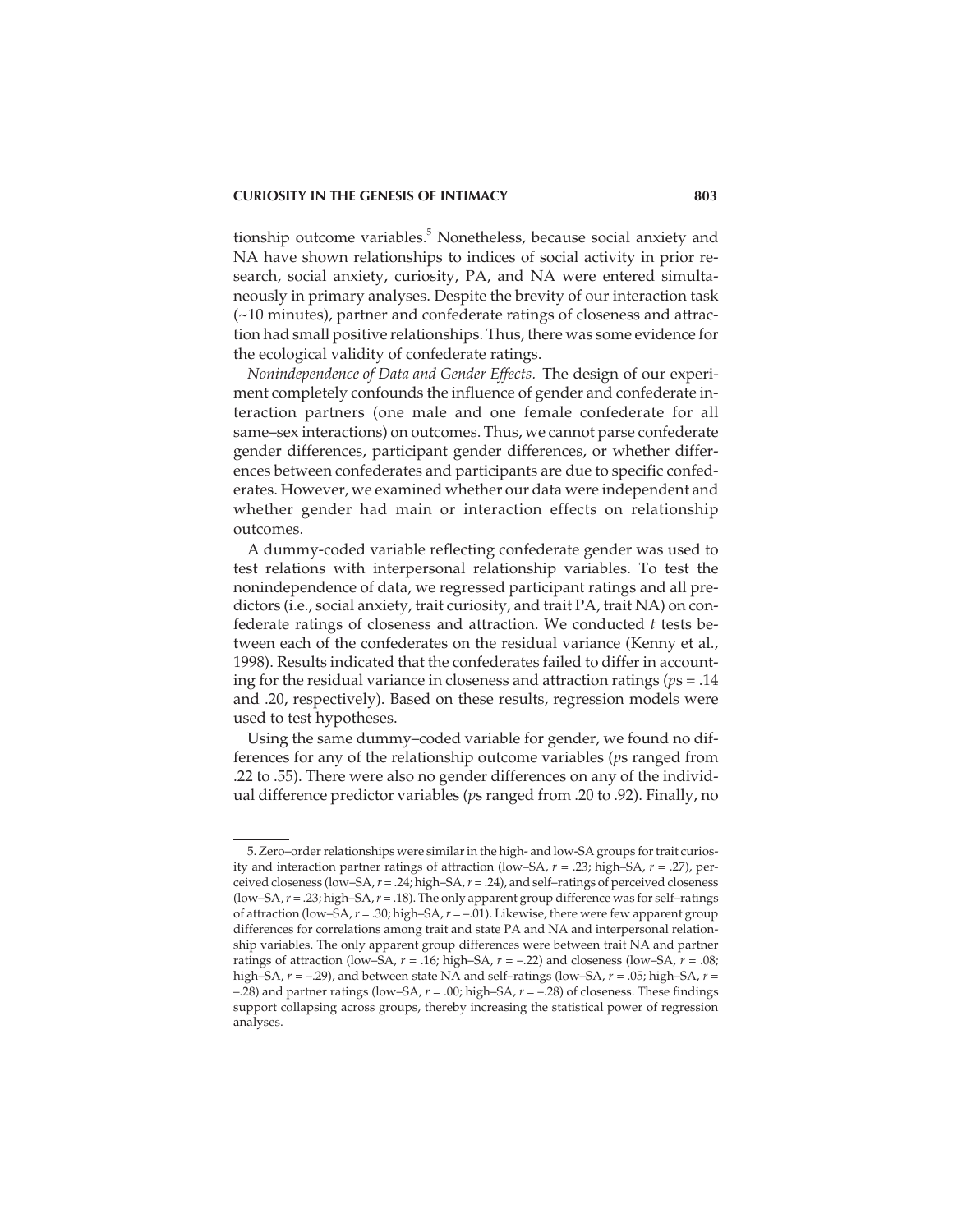|                             |     | <b>Partner Rated Attraction</b> |        |        |          | <b>Partner Rated Closeness</b> |        |        |
|-----------------------------|-----|---------------------------------|--------|--------|----------|--------------------------------|--------|--------|
| Variable                    |     | t test                          |        | m      | $R_{ch}$ | t test                         |        | nr     |
| Social Anxiety <sup>a</sup> |     | $-.07$                          | $-.01$ | $-.01$ |          | $-.06$                         | $-.01$ | $-.01$ |
| Trait PA                    |     | $-.28$                          | $-.03$ | $-.03$ |          | $-.57$                         | $-.07$ | $-.06$ |
| Trait NA                    |     | $-.64$                          | $-.07$ | $-.06$ |          | $-1.20$                        | $-.14$ | $-.12$ |
| <b>Trait Curiosity</b>      |     | $2.36*$                         | .27    | $.23*$ |          | $2.45*$                        | .28    | $.24*$ |
| $R^2$ Total                 | .07 |                                 |        |        | $08^+$   |                                |        |        |

TABLE 2. Contributions of Individual Difference Variables to Confederate Partner Ratings of Intimacy to Participants: Regression Analyses

*Note*. Degrees of freedom were 99 for all *t* tests. No interaction effects were significant. Attraction was measured with the Interpersonal Judgment Scale (Byrne, 1971) and closeness was measured with the Inclusion of Other in the Self Scale (Aron et al., 1992). <sup>a</sup>Social anxiety was a dichotomous variable (high Inclusion of Other in the Self Scale (Aron et al., 1992). SA vs. low SA) as a function of the SIAS/SIPS; Mattick & Clarke[comma here] 1998). <sup>+</sup> *p* = .07; \**p* < .05; \*\**p* < .01; \*\*\**p* < .001.

interaction effects were found between gender and any of the predictor variables for relationship outcomes (except for the Gender × Trait Curiosity interaction on participant attraction; *p* = .15, all *p*s > .55). Thus, gender was ignored in subsequent analyses.

#### PRIMARY ANALYSES

Regression analyses were used to determine the unique predictive utility of individual difference variables on interpersonal relationship variables. All individual difference predictors (social anxiety, trait PA, trait NA, and trait curiosity) were included simultaneously. This procedure controlled for shared variance among predictors. We also examined interaction terms between social anxiety (i.e., the sample selection criterion) and individual difference variables in the second step. Only significant or marginally significant interaction terms were retained in models. The goal of these analyses was to examine the unique utility of trait curiosity in predicting relationship outcomes compared to more widely researched personality and affect constructs.

*Testing Utility of Individual Difference Variables in Predicting Interaction-Partner Ratings of Interaction.* As Table 2 shows, trait curiosity was the only significant individual difference predictor of partner–rated attraction,  $t(99) = 2.36$ ,  $p = .02$ , and partner–rated closeness,  $t(99) = 2.45$ ,  $p =$ .02. No interaction effects between social anxiety and predictor variables were significant (*p*s > .60). Thus, social anxiety (and our sampling procedure) had a minimal impact on partner ratings of interpersonal outcomes.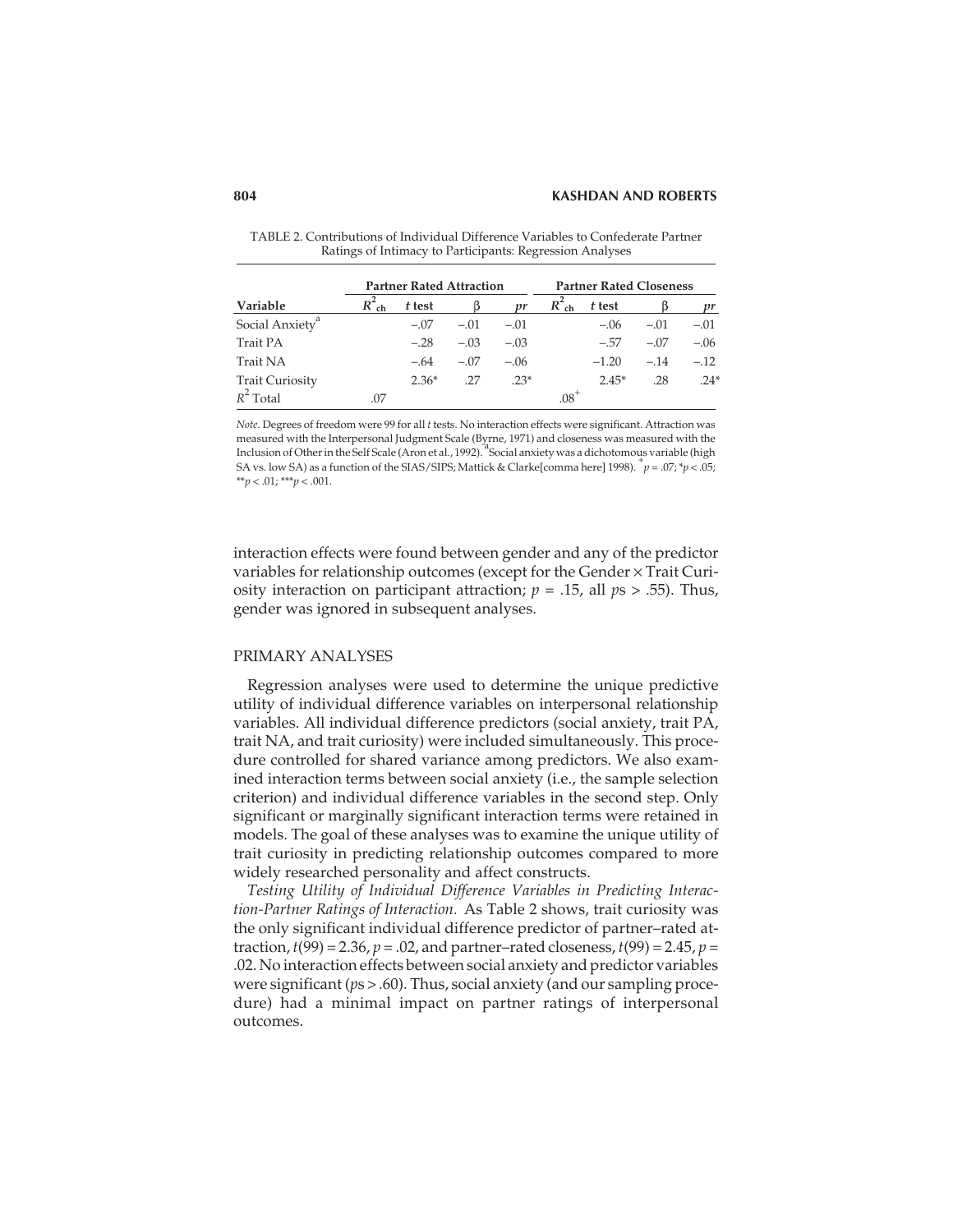As a caveat to our findings, the omnibus tests for the entire model failed to reach significance for partner–rated attraction ( $R^2 = .07$ ,  $p =$ .11) or closeness ( $R^2$  = .08,  $p$  = .07). However, regression models with only trait curiosity significantly predicted both partner–rated attraction,  $F(1, 102) = 7.29$ ,  $R^2 = .07$ ,  $p = .008$ , and partner–rated closeness,  $F(1, 102) = 6.83$ ,  $R^2 = .06$ ,  $p = .01$ . Thus, curiosity predicted greater attraction and closeness as rated by confederate interaction partners, even after controlling for shared variance with social anxiety and trait PA and NA.

*Testing Utility of Individual Difference Variables in Predicting Self–Ratings of Interaction.* As Table 3 shows, trait–PA,*t*(98) = 2.08, *p* = .04, was significantly associated with greater self–rated attraction of interaction partners, and trait curiosity was a near–significant predictor, *t*(98) = 1.92, *p* = .058. However, the trend for curiosity was subsumed by a Curiosity  $\times$ Social Anxiety interaction,  $t(98) = -1.90$ ,  $p = .06$ . Although curiosity was marginally associated with greater self–rated attraction, this main effect was moderated by social anxiety (our selection criterion).<sup>6</sup> We decomposed the interaction by conducting regression analyses for each social anxiety subgroup separately. In the low social anxiety group, higher levels of curiosity were associated with significantly greater self–ratings of attraction,  $F(1, 50) = 4.77$ ,  $R^2 = .09$ ,  $p = .03$ . In contrast, in the high social anxiety group, curiosity had no relationship with self–ratings of attraction ( $p = .97$ ). As will be discussed later, although post hoc, this finding fits with theory on the joint roles of curiosity and anxiety in understanding subjective well–being (Spielberger & Starr, 1994). Overall, trait PA and curiosity moderated by social anxiety each predicted greater self–rated attraction to partners, even after controlling for shared variance with other individual difference variables. In contrast to self–rated attraction to partners, all individual difference factors, as main effects or in interaction with social anxiety, failed to predict self–rated closeness (see Table 3).

<sup>6.</sup> Given that the association between curiosity and self–rated attraction was moderated by social anxiety, on an exploratory basis we tested whether trait NA or PA moderated the effects of trait curiosity on relationship outcomes. In each of the cases, the interaction term was not statistically significant ( $ps > 0.20$ ). The only exception was the Trait Curiosity  $\times$  Trait NA interaction on self–rated attraction,  $t(98) = -2.80$ ,  $p = .006$ . The nature of the interaction was similar to the Trait Curiosity × Social Anxiety interaction on self–rated attraction, such that curiosity had a stronger effect among individuals who were low in trait NA compared to those who were high in trait NA.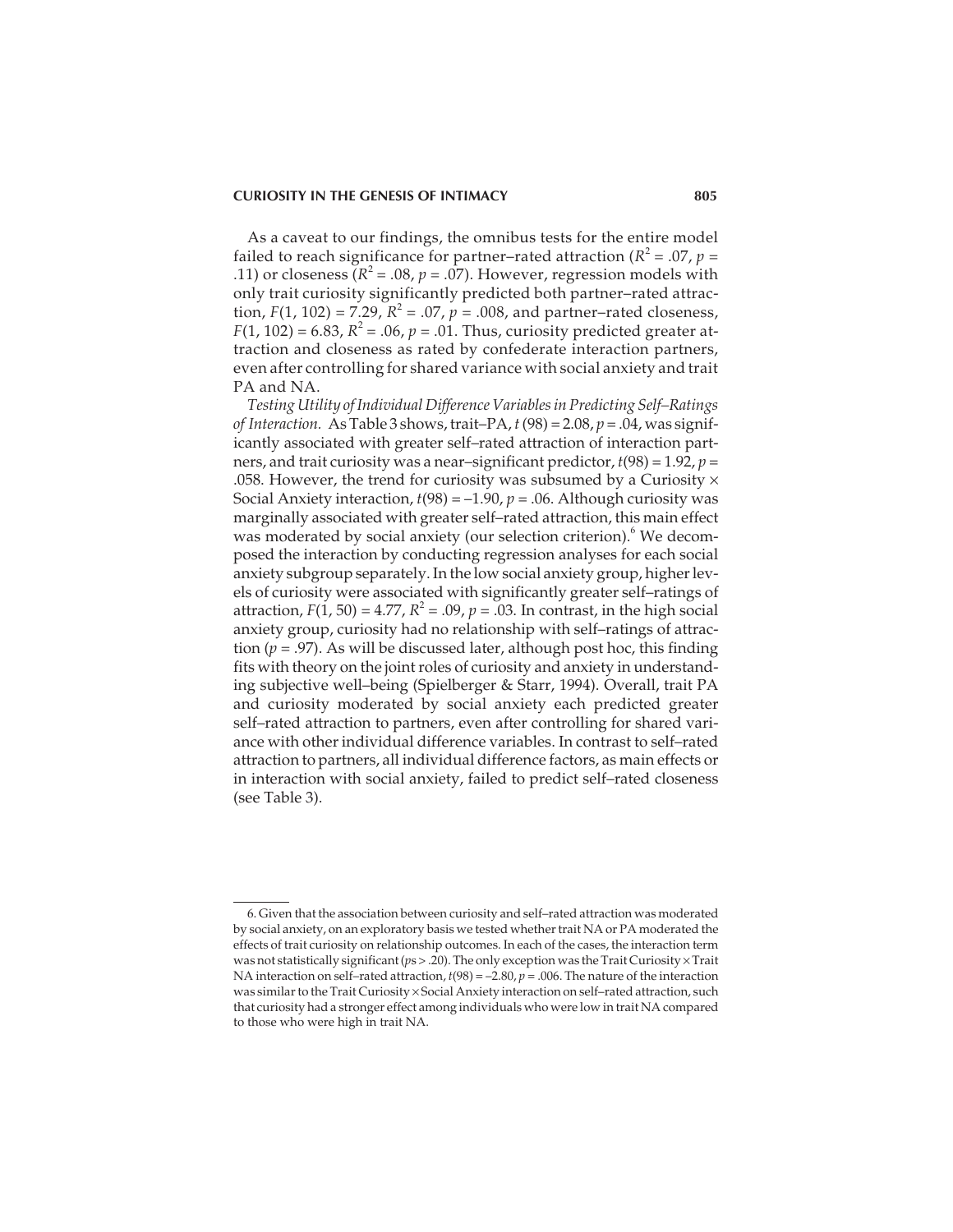|                             |          | <b>Self-Rated Attraction</b> |                   |        |                |        | <b>Self-Rated Closeness</b> |        |
|-----------------------------|----------|------------------------------|-------------------|--------|----------------|--------|-----------------------------|--------|
| Variable                    | $R_{ch}$ | t test                       |                   | vr     | $R^2_{\rm ch}$ | t test |                             |        |
| Social Anxiety <sup>a</sup> |          | 1.80                         | 1.06              | . 18   |                | $-.27$ | $-.03$                      | $-.03$ |
| Trait-PA                    |          | $2.08*$                      | .24               | .21    |                | .90    | .11                         | .09    |
| Trait-NA                    |          | $-1.62$                      | $-.18$            | $-.16$ |                | $-.70$ | $-.08$                      | $-.07$ |
| <b>Trait Curiosity</b>      |          | $1.92^{+}$                   | .59               | .19    |                | 1.40   | .16                         | .14    |
| Curiosity $\times$ SA       |          |                              | $-1.90^+$ $-1.12$ | $-.19$ |                |        |                             |        |
| $R^2$ Total                 | $.14**$  |                              |                   |        | .07            |        |                             |        |

TABLE 3. Contributions of Individual Difference Variables to Self–Ratings of Intimacy to Interaction–Partners: Regression Analyses

*Note*. Degrees of freedom were 98 for *t*–tests for self–rated attraction as a result of including the marginal Curiosity × Social Anxiety interaction effect. Degrees of freedom were 99 for*t* tests for self–rated closeness. No other interaction effects were significant for either outcome variable. Attraction was measured with the Interpersonal Judgment Scale (Byrne, 1971) and perceived closeness was measured with the Inclusion of Other in the Self Scale (Aron et al., 1992). <sup>a</sup>Social anxiety was a dichotomous variable (high vs. low social anxiety) as a function of the Social Interaction Anxiety Scale/Social Phobia Scale (SIAS/SPS; Mattick & Clarke, 1998).  $\bar{p} \le 0.06$ ;  $\bar{p} \le 0.05$ ;  $\bar{p} \le 0.01$ ;  $\bar{p} \ne 0.01$ ;  $\bar{p} \ne 0.01$ ;

## TRAIT–STATE MEDIATIONAL MODELS OF CURIOSITY AND PA

Our trait–state models suggest that the effects of trait curiosity and trait PA on interpersonal outcomes are indirect and are mediated through the level of state curiosity and state PA generated during the social interaction (see Spielberger & Starr, 1994). The results reported above indicate that curiosity was positively related to partner–rated attraction and closeness (zero–order correlations and regression analyses) and to self–rated attraction (zero–order correlations and regression analyses) and closeness (zero–order correlation). Trait PA was positively related to self–rated attraction (zero–order correlations and regression analyses) and closeness (zero–order correlation). Following the guidelines of Baron and Kenny (1986), we conducted analyses to determine whether three necessary conditions were met to demonstrate mediation of each of these effects.

*Mediation of the Effects of Trait Curiosity.* Condition 1, requiring that trait curiosity be associated with state curiosity, was supported by the correlations reported in Table 1. Condition 2, requiring that trait curiosity be significantly associated with self- and interaction-partner attraction and closeness ratings, was partially supported by the regression analyses reported earlier. Specifically, curiosity was a significant predictor of greater partner ratings of attraction and closeness, and self–rated closeness (see Table 1), and there was a trend for self–rated attraction (*p*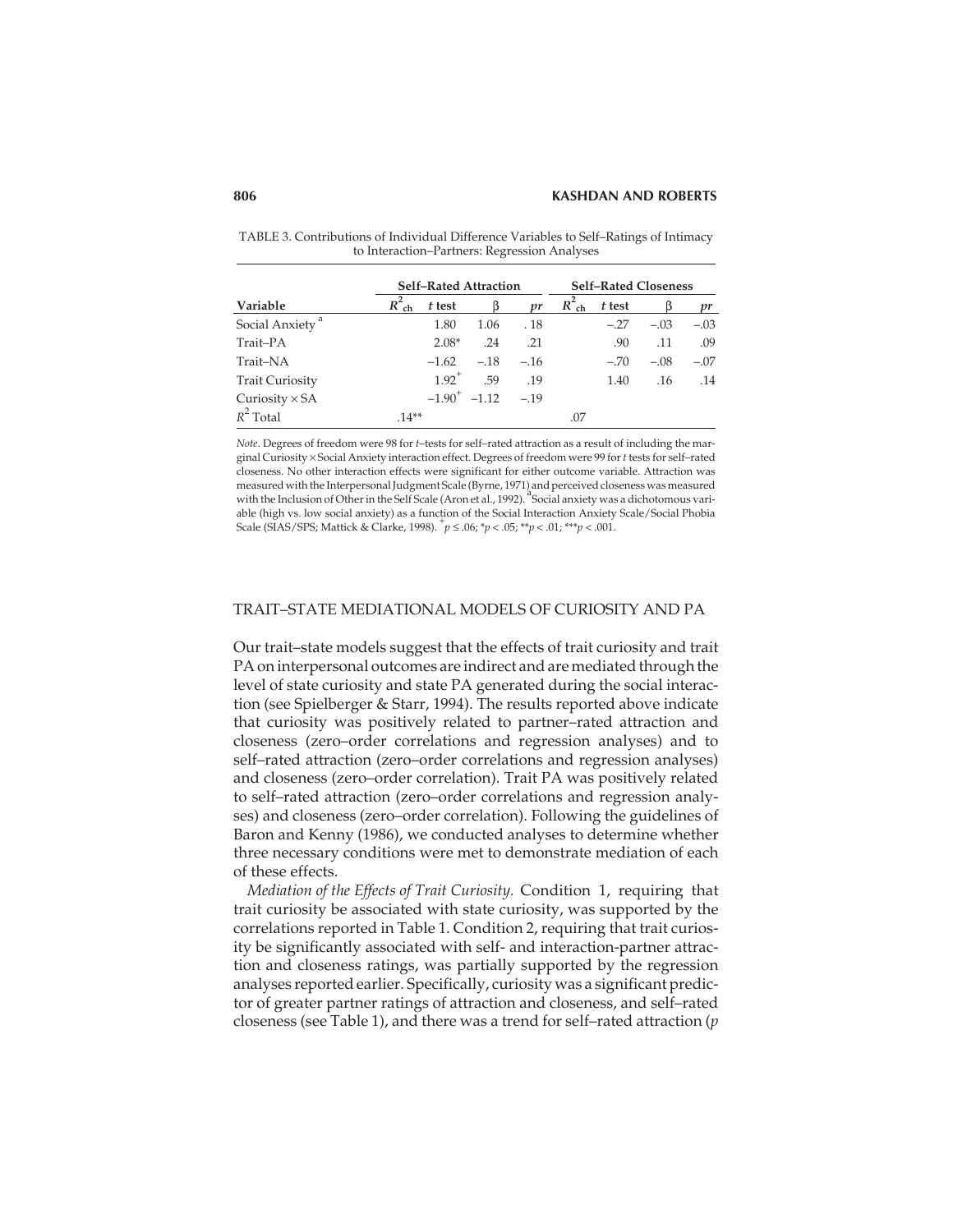= .058). Condition 3, requiring that significant relationships between trait curiosity and interpersonal outcomes be reduced after controlling for state curiosity during the social interaction, is reported in Tables 4 and 5. As can be seen, respective relationships between trait curiosity and partner–rated attraction and closeness were reduced to nonsignificant levels after controlling for state curiosity (*p*s > .36). Similar findings were found for self–rated closeness (*p* = .61), and the trend between trait curiosity and self–rated attraction was marginally reduced upon controlling for state curiosity. Furthermore, upon controlling for trait curiosity, state curiosity retained significant relationships with selfand interaction-partner ratings of attraction and closeness (*p*s < .01). These results suggest that the effect of trait curiosity on relationship outcomes was a function of state curiosity generated during the social interaction. State curiosity appeared to be a more robust predictor of these outcomes than trait curiosity.

To further test the relative importance of state curiosity, we examined the relationship between state curiosity and interpersonal outcomes, controlling for state PA. The results are summarized in Tables 4 and 5. Controlling for shared variance with state PA, state curiosity was a unique predictor of self-rated attraction and closeness and had a marginal trend in predicting partner ratings of attraction and closeness. Thus, state curiosity during the social interaction exhibited effects on relationship outcome variables above and beyond the large shared variance with state PA.

*Mediation of the effects of trait PA.* Condition 1, requiring that trait PA be associated with state PA, was supported by the correlations reported in Table 1. Condition 2, requiring that trait PA be associated with selfand partner attraction and closeness ratings, received mixed support. Regression analyses revealed that trait PA was associated with greater self–ratings of attraction,  $F(1, 102) = 9.43$ ,  $R^2 = .09$ ,  $p = .003$ , and closeness,  $F(1, 102) = 5.12$ ,  $R^2 = .05$ ,  $p = .026$ , but no relationships were found with partner ratings. Condition 3, requiring that significant relationships between trait PA and self-rated relationship outcomes be reduced after controlling for state PA during the social interaction, was supported by the regression analyses reported in Table 5. Respective relationships between trait PA and self–rated attraction and closeness were both reduced to nonsignificant levels after controlling for state PA (*p*s > .47). Furthermore, upon controlling for trait PA, we found that state PA retained significant relationships with self–ratings of attraction, *t*(101) = 4.66, *p* = .001, and closeness, *t*(101) = 2.22, *p* = .029. These results suggest that the effect of trait PA on self–rated relationship outcomes was a function of state PA generated during the social interaction.

To further test the relative importance of state PA, we examined the re-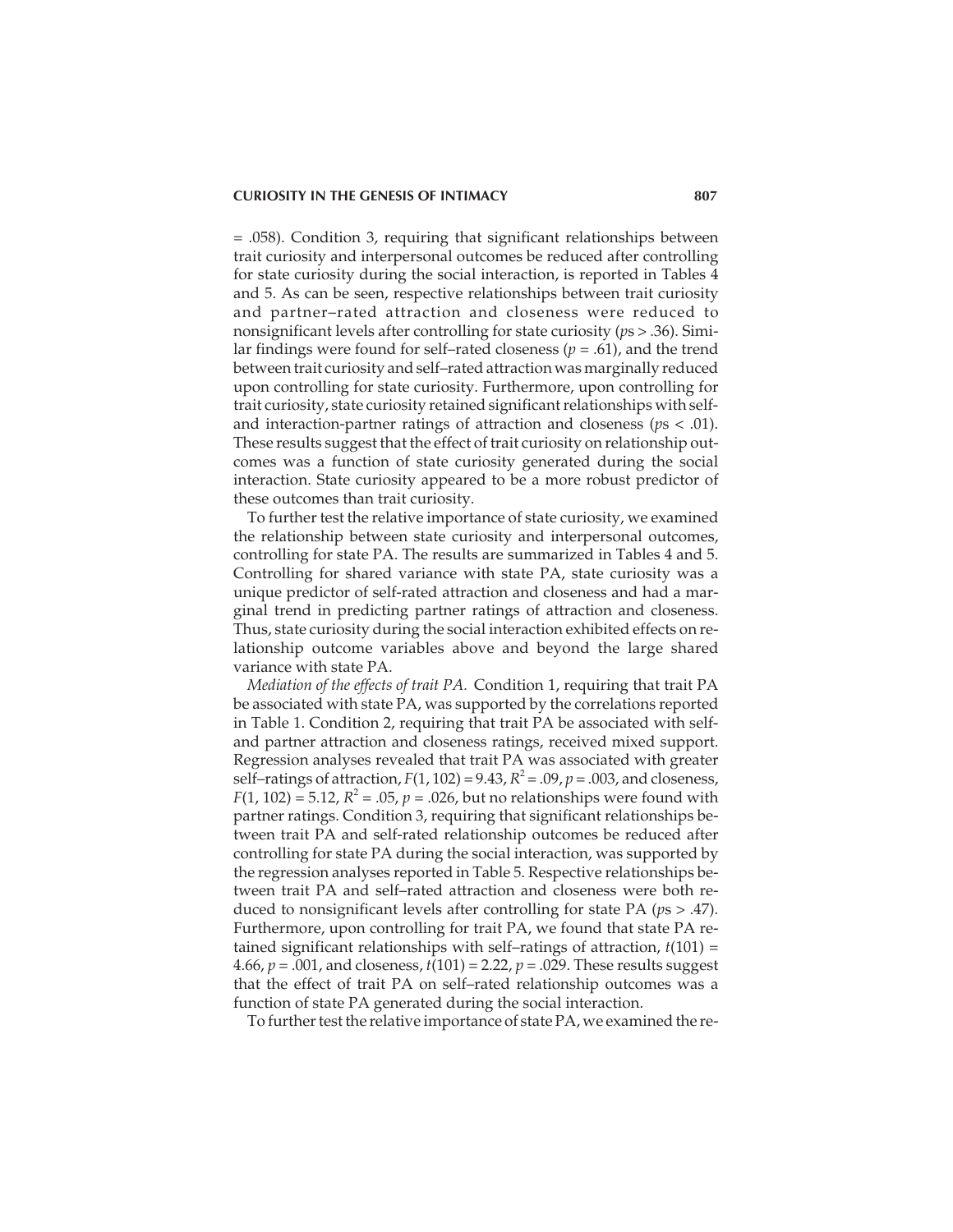|                                                  |                | Partner Ratings of Attraction |     |                |      |                     | Partner Ratings of Closeness |               |            |                  |
|--------------------------------------------------|----------------|-------------------------------|-----|----------------|------|---------------------|------------------------------|---------------|------------|------------------|
| Potential Predictor and                          | $\approx$      | $SEB$ $\beta$ test            |     |                |      | $\overline{B}$      | SE B                         |               | $13$ ttest |                  |
| Aediator Variables                               |                |                               |     |                |      |                     |                              |               |            |                  |
| Trait Curiosity, Controlling for State Curiosity |                | $\overline{0}$                |     | 0.82           |      |                     |                              | $\approx$     | 0.91       | 368              |
| Trait PA, Controlling for State PA               | $-0.4$         |                               |     | 0.73           | 466  | $-02$               |                              | $-0.8$        | $-0.71$    | 479              |
| State Curiosity, Controlling for Trait Curiosity |                | $\overline{0}$                | 33  | 3.02           | 003  |                     |                              | 29            | 2.67       | 009              |
| State Curiosity, Controlling for Trait PA        |                | SÖ                            | 38. | 3.79           | 000  |                     |                              | 36            | 3.50       | $\overline{001}$ |
| State Curiosity, Controlling for State PA        | $\overline{6}$ | 05                            |     | $\frac{80}{2}$ | .076 | $\ddot{\mathrm{S}}$ |                              | 30            | 1.82       | 072              |
| State PA, Controlling for State Curiosity        |                | $\frac{3}{2}$                 |     | 0.65           |      |                     |                              | $\frac{8}{2}$ | 0.36       | 717              |
|                                                  |                |                               |     |                |      |                     |                              |               |            |                  |

| I                                                |
|--------------------------------------------------|
|                                                  |
|                                                  |
| j                                                |
|                                                  |
|                                                  |
| I<br>ׇ֚                                          |
|                                                  |
|                                                  |
|                                                  |
|                                                  |
| $\overline{\phantom{a}}$<br>۱                    |
| $\ddot{\ddot{\ }}$                               |
|                                                  |
| j                                                |
| l<br>۱                                           |
|                                                  |
|                                                  |
|                                                  |
|                                                  |
|                                                  |
|                                                  |
| J                                                |
|                                                  |
|                                                  |
|                                                  |
|                                                  |
|                                                  |
|                                                  |
|                                                  |
|                                                  |
|                                                  |
|                                                  |
|                                                  |
| I                                                |
|                                                  |
|                                                  |
|                                                  |
|                                                  |
| ֧֧֧֧֧֚֚֚֚֚֚֚֚֚֚֚֚֚֚֚֚֚֚֚֚֚֚֚֚֚֚֚֚֚֓֡֟֓֡֬֓֓֓֓֓֓֓֓ |
| l                                                |
| j                                                |
|                                                  |
|                                                  |
| <br> <br> <br>                                   |
| ı<br>I<br>l                                      |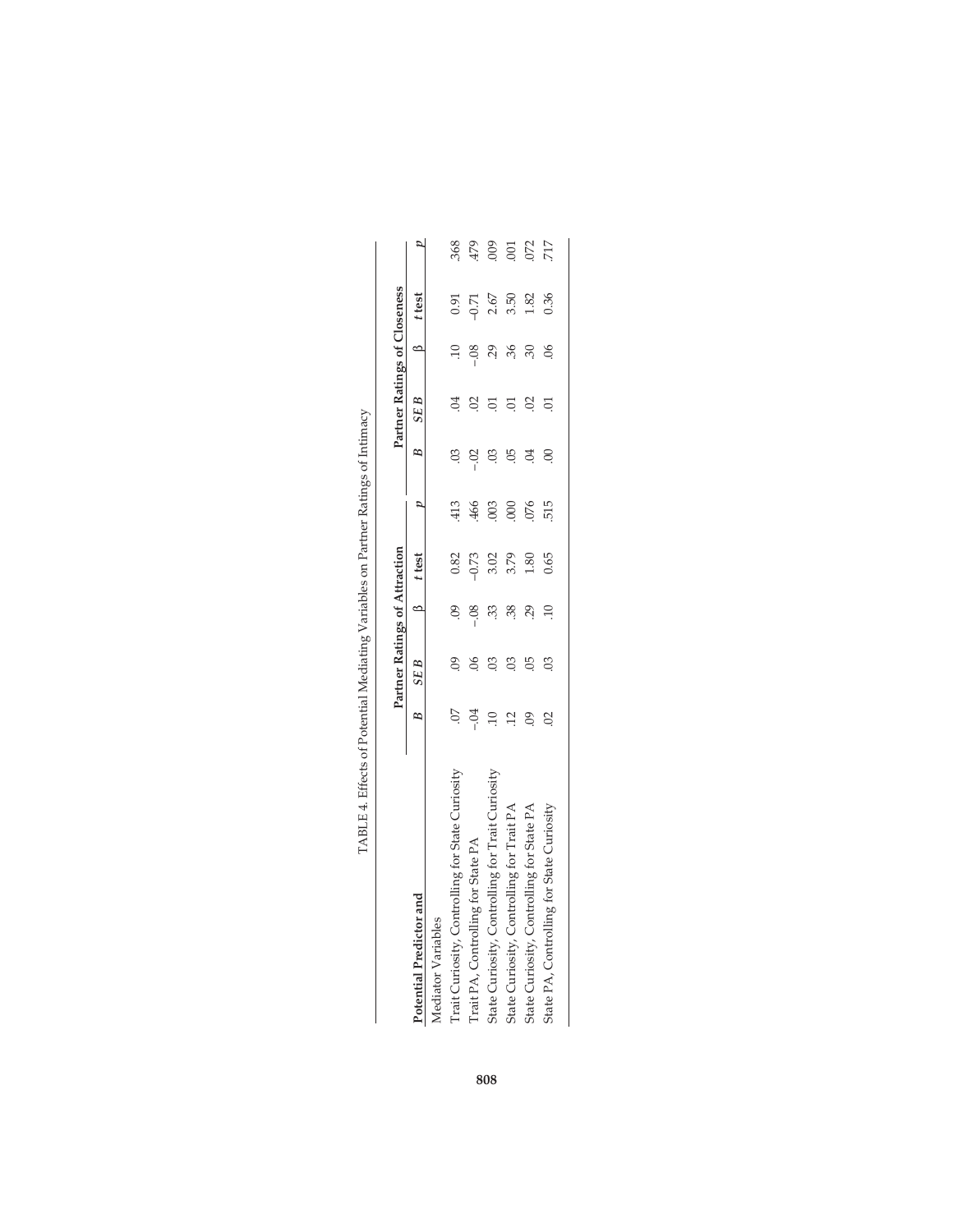|                                                          |                | Self Ratings of Attraction |                          |         |                  |          | Self Ratings of Closeness |     |        |            |
|----------------------------------------------------------|----------------|----------------------------|--------------------------|---------|------------------|----------|---------------------------|-----|--------|------------|
| Potential Predictor and Mediator Variables               | B              | SE B                       |                          | t test  |                  | B        | SE B                      |     | t test |            |
| Curiosity, Controlling for State Curiosity<br>$T$ rait ( |                |                            |                          | $-1.72$ | 388              |          |                           |     | 0.52   |            |
| Trait PA, Controlling for State PA                       |                |                            |                          | 0.27    | 790              |          |                           |     | 0.72   | 605<br>476 |
| State Curiosity, Controlling for Trait (                 |                |                            |                          | 7.04    | $\overline{000}$ |          |                           | ಜ್ಜ | 3.04   | $.003$     |
| State Curiosity, Controlling for Trait PA                |                | $\overline{0}$             | 55                       | 6.19    | $\overline{000}$ |          |                           | SS. | 3.21   | 002        |
| State Curiosity, Controlling for State P.                |                | $\overline{0}$             | B.                       | 3.66    | 000              |          |                           | 36. | 2.21   | 029        |
| State PA, Controlling for State C                        | $\overline{0}$ | $\Omega$                   | $\overline{\mathcal{S}}$ | 0.54    | 591              | $\rm{C}$ |                           |     | 0.03   | 973        |
|                                                          |                |                            |                          |         |                  |          |                           |     |        |            |

| J<br>I                           |
|----------------------------------|
| I                                |
| ļ<br>۱<br>I                      |
| I<br>I<br>۱<br>I                 |
| J                                |
|                                  |
|                                  |
|                                  |
| l                                |
| l<br>$\ddot{\phantom{0}}$<br>l   |
|                                  |
| - 1<br>- 1<br>- 1<br>ı<br>I<br>l |
|                                  |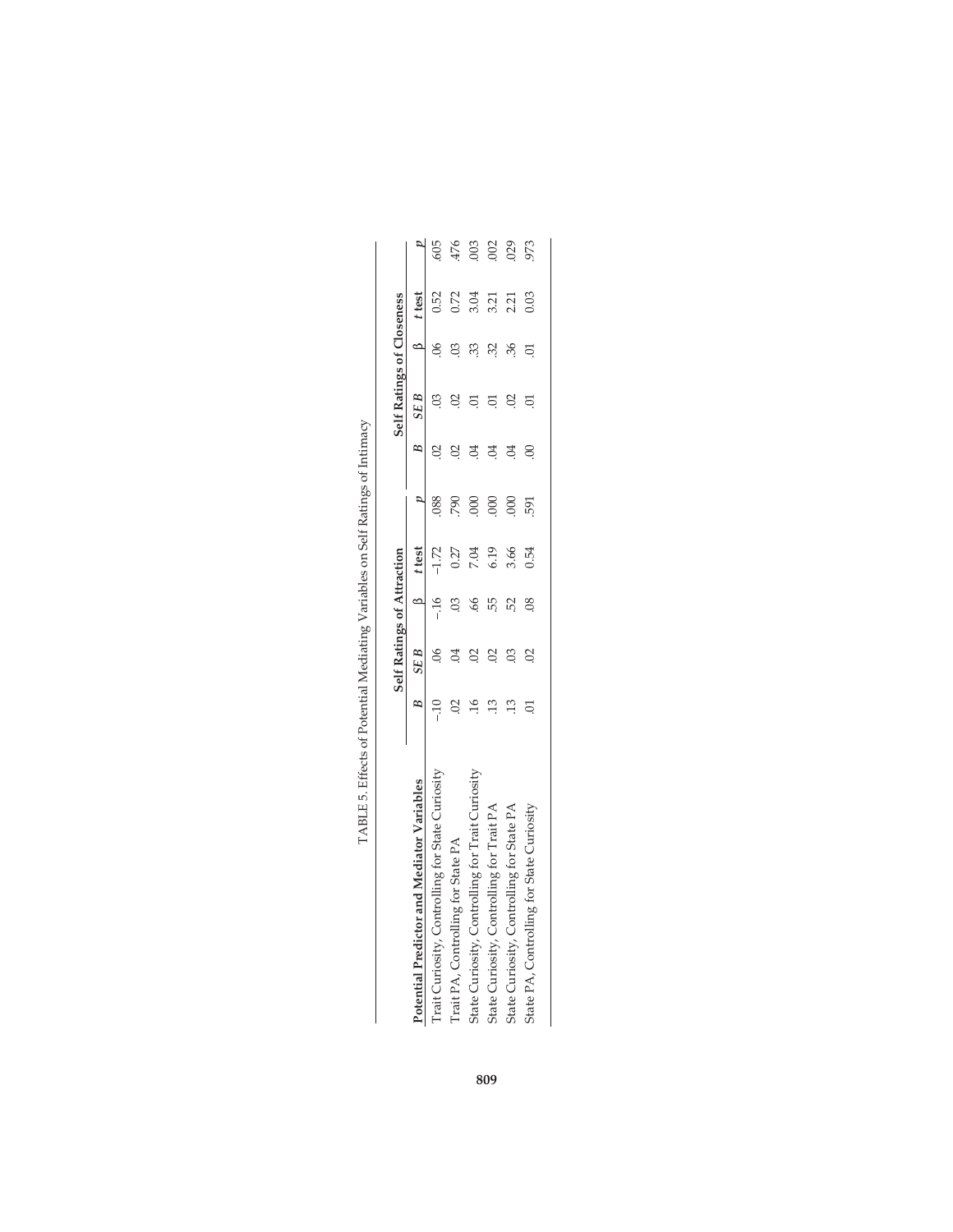lationship between state PA and interpersonal outcomes while controlling for state curiosity. The results are summarized in Tables 4 and 5. Controlling for shared variance with state curiosity, state PA failed to predict self- or partner ratings of attraction and closeness (*p*s > .51). Thus, in contrast to the unique predictive utility of state curiosity, upon controlling for shared variance state PA failed to predict any relationship outcomes.

## **DISCUSSION**

The present laboratory study examined the roles of curiosity and PA and social anxiety and NA in the earliest stages of closeness development between strangers. We directly compared the discrete emotional–motivational system of curiosity to the more broad–based domain of PA as primary ingredients in the process of building interpersonal resources. Additionally, on the basis of prior work showing the stronger role of "bad" traits over "good" traits (Baumeister et al., 2001), we also examined the power of positively valenced traits (curiosity and PA) compared to the negatively valenced traits of social anxiety and general NA in predicting relationship outcomes. Overall, our findings supported the role of curiosity in predicting positive interpersonal outcomes, even after statistically controlling for social anxiety, PA, and NA. The results suggested that dispositional curiosity was uniquely associated with greater partner ratings of attraction and closeness, and that among low SA individuals dispositional curiosity was associated with greater self–ratings of attraction. In contrast, trait PA was related only to self–ratings of attraction, NA was not related to any relationship outcomes, and there were no main effects of social anxiety on relationship outcomes.

## UNIQUE POWER OF CURIOSITY IN PREDICTING RELATIONSHIP **OUTCOMES**

The present study provides some evidence that processes associated with curiosity contribute to the genesis of intimacy. Curiosity uniquely predicted partner-rated attraction and perceived closeness, even after controlling for more widely studied personality and affect constructs. Curiosity also predicted greater self–rated attraction, but this finding was qualified by an interaction with social anxiety; highly curious and low SA individuals reported greater attraction than individuals with other combinations of curiosity and social anxiety. As a post-hoc alternative interpretation, this finding fits relevant theory speculating that optimal well–being derives from the interactive influence of curiosity and anxiety "drives" (Spielberger & Starr, 1994). High appetitive motivation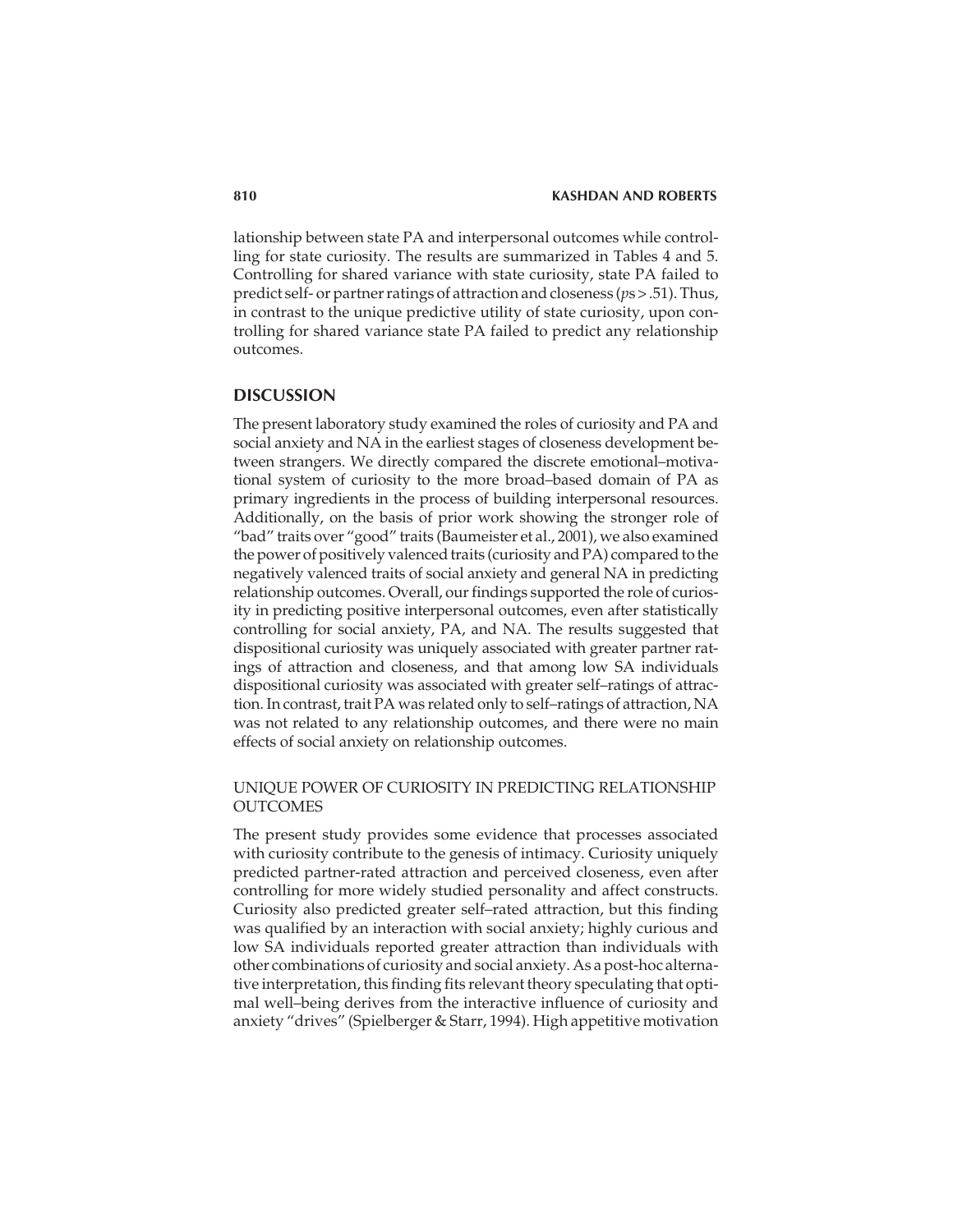for novelty and challenge (curiosity) and low avoidance motivation (social anxiety) can be expected to lead to greater exploration of unfamiliar and challenging contexts. Greater subjective feelings of intimacy were more likely for individuals both high in curiosity and low in social anxiety. These individuals may be more likely to sustain approach behavior when conflicted about potentially rewarding, anxiety–provoking situations such as sharing personal information with new people. An increase in social approach behaviors, such as being responsive and asking questions, can lead to more novel information about one's partner, and thus to greater feelings of pleasure and attraction. Nonetheless, because social anxiety was used to select a sample of high SA and a "normal" range of socially anxious individuals, our findings for curiosity must be interpreted cautiously.

Theoretical and empirical work suggests that feeling curious more frequently, readily, and intensely sets the stage for opportunities to expand one's knowledge base, repertoire of skills, and social resources as a function of exploring and integrating novel experiences (Fredrickson, 1998; Kashdan et al., 2004). Although preliminary, curiosity appears to facilitate interpersonal closeness between parties, a harbinger for expanding one's social resources. Future work should continue to explore the influence of curiosity on social interaction behavior varying in novelty, complexity, uncertainty, and conflict.

On the basis of prior empirical work on the positive affective and motivational qualities associated with curiosity (e.g., Kashdan, 2002; Kashdan et al., 2004), we expected curiosity to be associated with positive experiences as rated by both the self- and interaction-partners. The exploratory behaviors presumably associated with curiosity in an interpersonal context can be expected to facilitate rewarding experiences for oneself and one's partner. Tendencies to be responsive in interpersonal situations, such as initiating task–relevant replies and expressing interest in the partner's dialogue, are likely to reward both parties (Davis, 1982). Highly curious individuals obtain the novel information they crave, and their interaction partners may feel respected and validated due to the active engagement by their partner in what they say and do. Being curious and responsive is likely to increase the subjective quality of interaction partners' experiences and their efforts to enable future interactions. Despite the appeal of these suggestions, the appetitive relationship processes linking curiosity to relationship outcomes have yet to be examined.

*Comparing and Contrasting Curiosity and PA in Predicting Relationship Outcomes .* One of the strengths of the current study was in differentiating curiosity from the more global construct of PA. Interestingly, in contrast to curiosity, which was related to self- and partner feelings and per-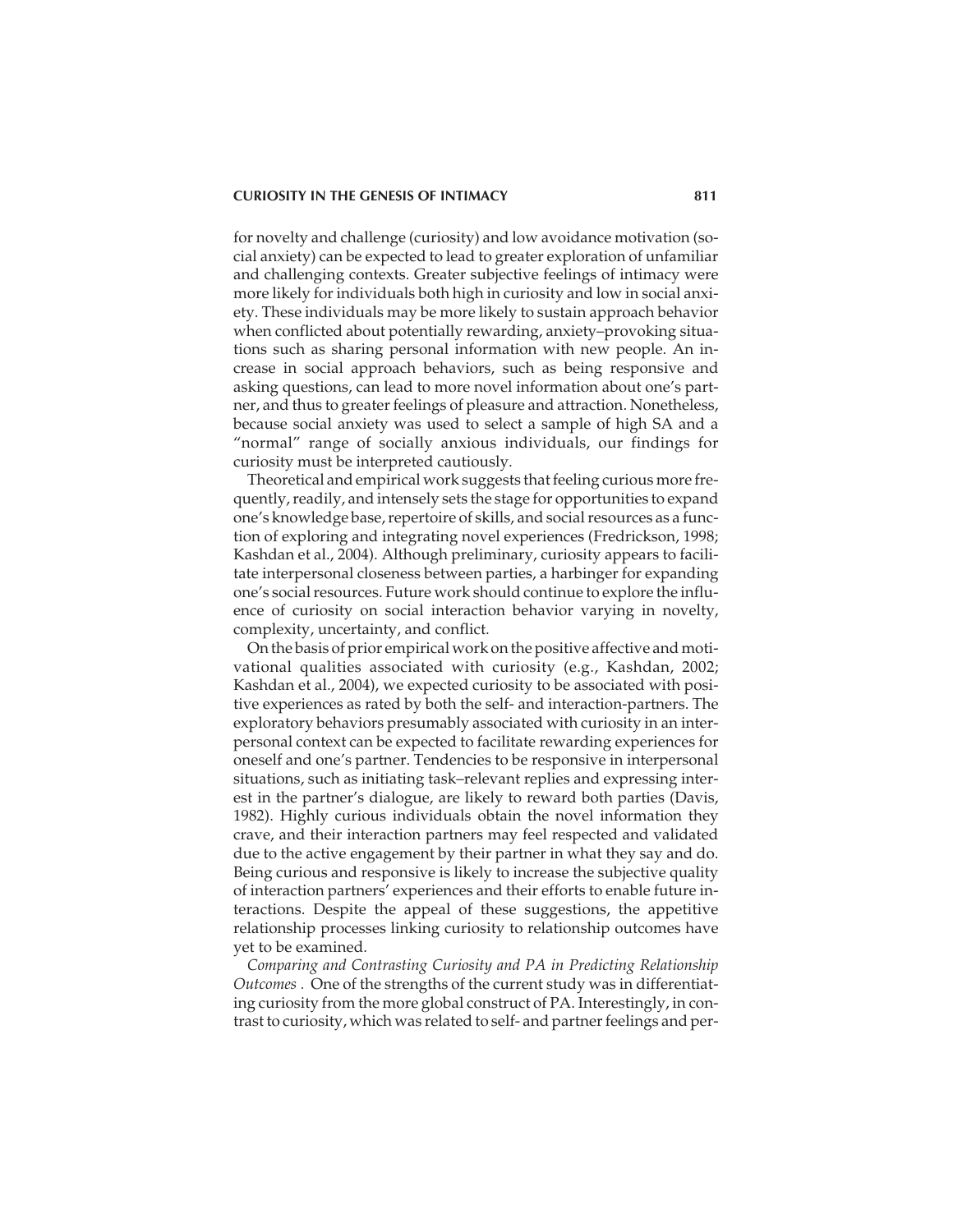#### **812 KASHDAN AND ROBERTS**

ceptions, PA was associated only with one's own feelings of attraction. Despite the need for further research on the differentiation of curiosity and PA, our data suggest that curiosity facilitates interpersonal closeness more strongly by affecting both parties in initial social interactions.

To further explore the influence of curiosity in initial interpersonal encounters, we tested a path model positing that effects would be mediated by state curiosity. Individuals high in trait curiosity were expected to experience state curiosity more frequently and intensely during novel and challenging situations. Our path model posited that state curiosity would be a stronger facilitator than trait curiosity in the building of pleasurable interpersonal experiences for both the self- and interaction-partners. This conceptual model was compared to the equally plausible model that global trait and state PA facilitate positive interpersonal outcomes. Our results suggest that curiosity, in contrast to global PA, is indeed the driving force behind increased attractiveness and perceived closeness ratings between self- and interaction-partners. Trait curiosity was observed to have an indirect effect on interpersonal outcomes as a function of state curiosity generated during the social interaction. The effects of state curiosity remained at even after conservatively controlling for state PA during the social interaction (trends for two of the four outcomes). In contrast, trait PA predicted only self–ratings of attraction. Moreover, the effect of state PA on relationship outcomes was reduced to near zero after controlling for state curiosity during the social interaction. Consequently, insofar as highly curious individuals engage in more curious behaviors and experiences, they are more likely to exhibit positive appraisals of interaction partners, experience interpersonal closeness, and facilitate positive appraisals and feelings of closeness by their interaction partners. Given the moderate associations between curiosity and PA and their differential prediction of interpersonal outcomes, our findings converge with reviews suggesting that curiosity and PA are conceptually related but distinct constructs (Kashdan, 2004; Zuckerman, 1994). Perhaps the most intuitive approach is the hierarchical arrangement of curiosity as a discrete lower order factor of the broad domains of positive affectivity and appetitive motivation. On the basis of accumulating data, curiosity appears to be unduly neglected and understudied compared to the exalted status of PA in the field of psychology.

## COMPARING POSITIVE AND NEGATIVE VALENCED TRAITS IN PREDICTING RELATIONSHIP OUTCOMES

In contrast to the curiosity findings, there was no evidence for the utility of the two negatively valenced or "bad" traits in predicting relationship outcomes. Baumeister and colleagues (2001) provided a comprehensive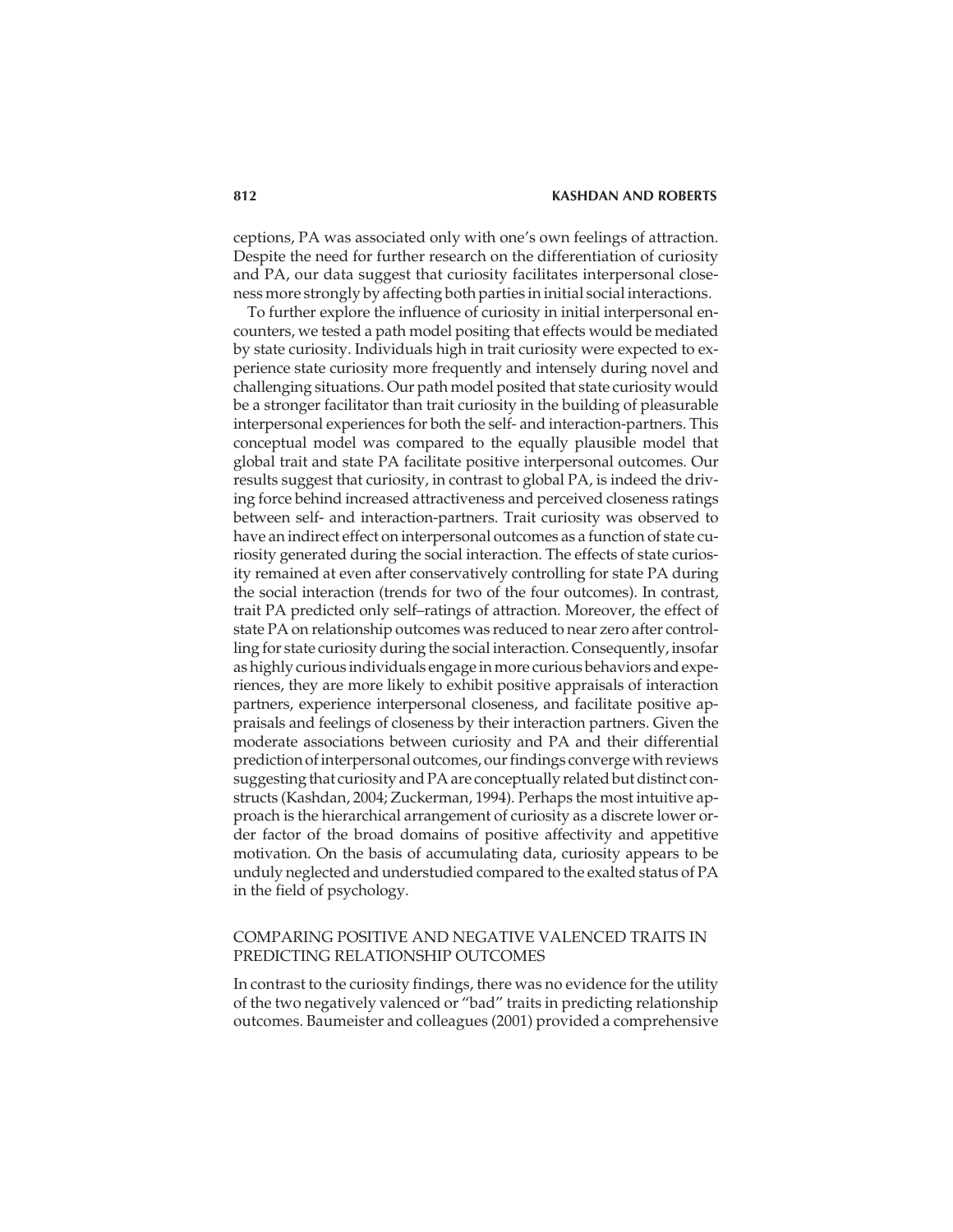examination of the greater role of negative over positive experiences, events, and traits in predicting various psychosocial outcomes. Their review indicates that the positive–negative asymmetry effects are strongest in the field of impression formation, such that "negative information receives more processing and contributes more strongly to the final impression than does positive information" (pp. 323–324). It should be noted that none of the studies in their review investigated curiosity, and several had limited ecological validity. Specifically, most of the studies had participants evaluate hypothetical persons or provide judgments on the behavior of hypothetical individuals in hypothetical interpersonal situations. In contrast, we had participants engage in an experimental interaction that mimicked the process of intimacy development. Although participants interacted with confederates, after a debriefing session, none of our participants guessed our deception tactics or study purpose. We can attest only to the greater power of curiosity (positive trait) over negatively valenced traits in the current study. However, we suggest that future work comparing the differential power of "good" and "bad" characteristics continue to use more ecologically valid approaches.

#### LIMITATIONS AND FUTURE DIRECTIONS

Despite significant findings and comparisons between alternative constructs and models, the present study had some limitations. One of the drawbacks of our study was that curiosity was measured only by self–report, and we cannot determine the observable qualities of curiosity—for example, facial expressions or reciprocal elicitation of self–disclosure—deemed desirable by interaction partners. Similarly, without open–ended questions, it remains to be seen what curious individuals attended to, how they interpreted interpersonal behaviors and processes, and their beliefs about what made their partners desirable and the interaction interesting. Second, for the purpose of another study (Kashdan & Roberts, 2004), our sample was selected based on social anxiety scores. Nonetheless, as mentioned, analyses indicated no social anxiety group differences on variables of interest. Additionally, social anxiety was included as a main and interaction effect in our analyses, providing a conservative test of hypotheses. Although these analyses are helpful, they certainly do not fully allay concerns about the impact of our selection criteria on generalization to other samples. Another question concerns whether unmeasured variables such as perceived physical attraction and extroversion, would have had a significant influence on intimacy ratings.

Finally, all confederate partners conformed to a specific scripted dialogue. It remains to be seen whether similar findings will be obtained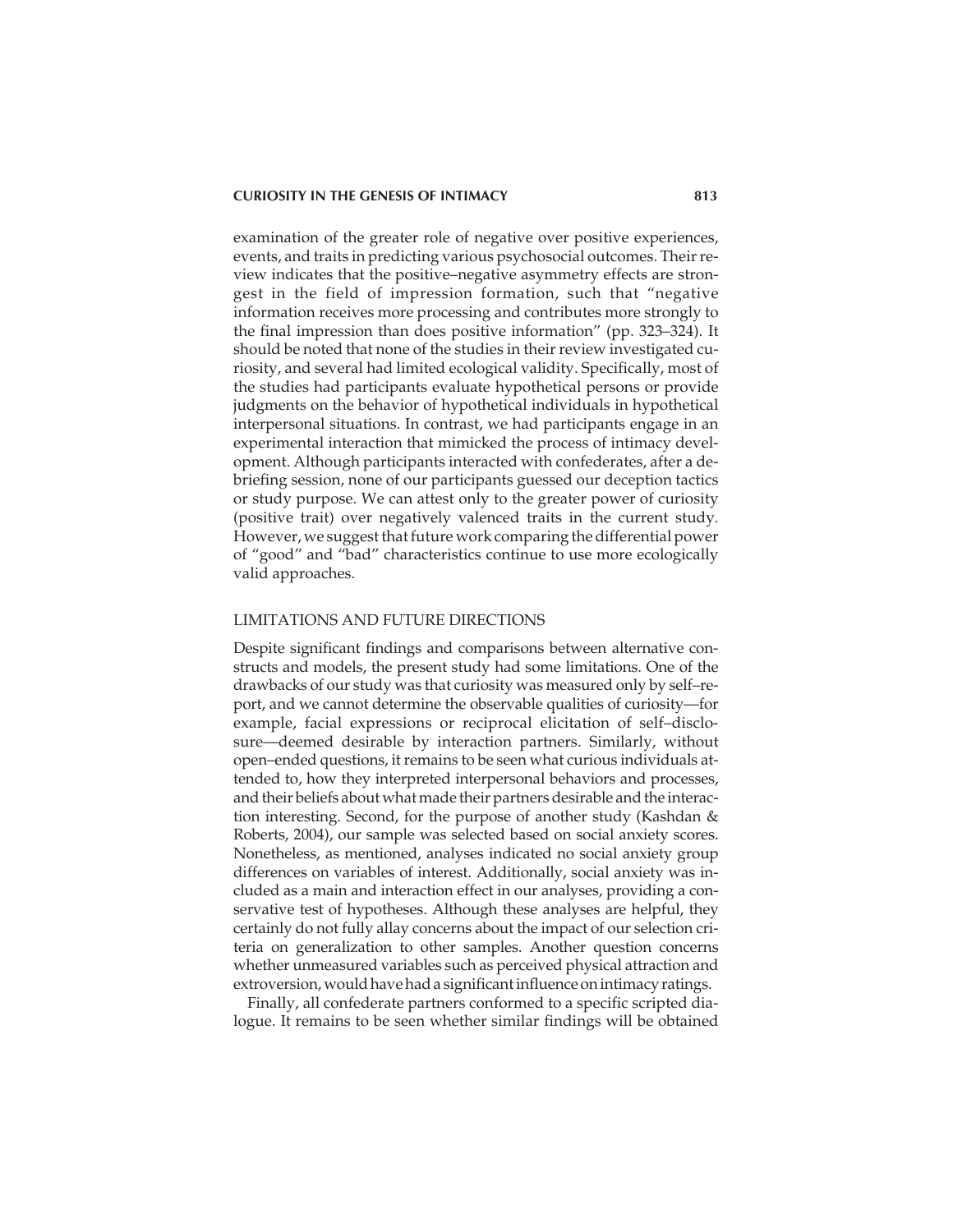from unscripted, ecological interactions. Yet, despite the brevity of the interaction, some convergence was found between participants and confederate intimacy ratings. All findings should be considered preliminary pending replication. Although our findings are supportive of the unique role of curiosity in predicting relationship outcomes, causal inferences are qualified by the use of correlational data.

A final caveat relates to our use of the PANAS. The PANAS taps only activated positive emotional states, ignoring varying degrees of less activated pleasurable states (e.g., grateful or serene). The authors of this instrument recognized this limitation and renamed their "Positive Affect" dimension "Positive Activation," and they devised the PANAS–X to tap a greater range of positive affects (Watson & Clark, 1994). There is merit in exploring the influence of these other discrete positive–affective states on interpersonal phenomena.

It should be stressed that the present study was not designed to test the role of curiosity in relationship development. Longer prospective studies can explore processes associated with curiosity that may predict the development of friendships and romantic relationships and the maintenance of passion in established long–term relationships. Although the present study focused on same–sex social events, additional work might focus on different types of relationships (e.g., family, friends, potential romantic partners, enemies, mentors–mentees) and different contextual factors (e.g., work, group settings, different ethnicity of interaction partner).

#### **CONCLUSION**

Considering the unique utility of dispositional curiosity in predicting positive partner ratings of attraction and closeness, the interactive influence of curiosity and social anxiety in predicting self–ratings of attraction, and interpersonally generated state curiosity in predicting positive self and partner interpersonal ratings, curiosity appears to be important in enabling interpersonal closeness. Furthermore, it was promising to find the value of curiosity to be more important in the initial, lasting impressions of social interactions than the negatively valenced attributes of social anxiety and general NA. The comparative role of human strengths and vices in social interactions and relationships remains an interesting line of further inquiry. In the final analysis, our findings show that curiosity appears to be neglected and understudied in comparison to the recent attention given to other personality dimensions and the global domain of PA. We hope that our present findings will lead to further exploration of the possible mechanisms and qualities associated with curiosity in the interpersonal domain.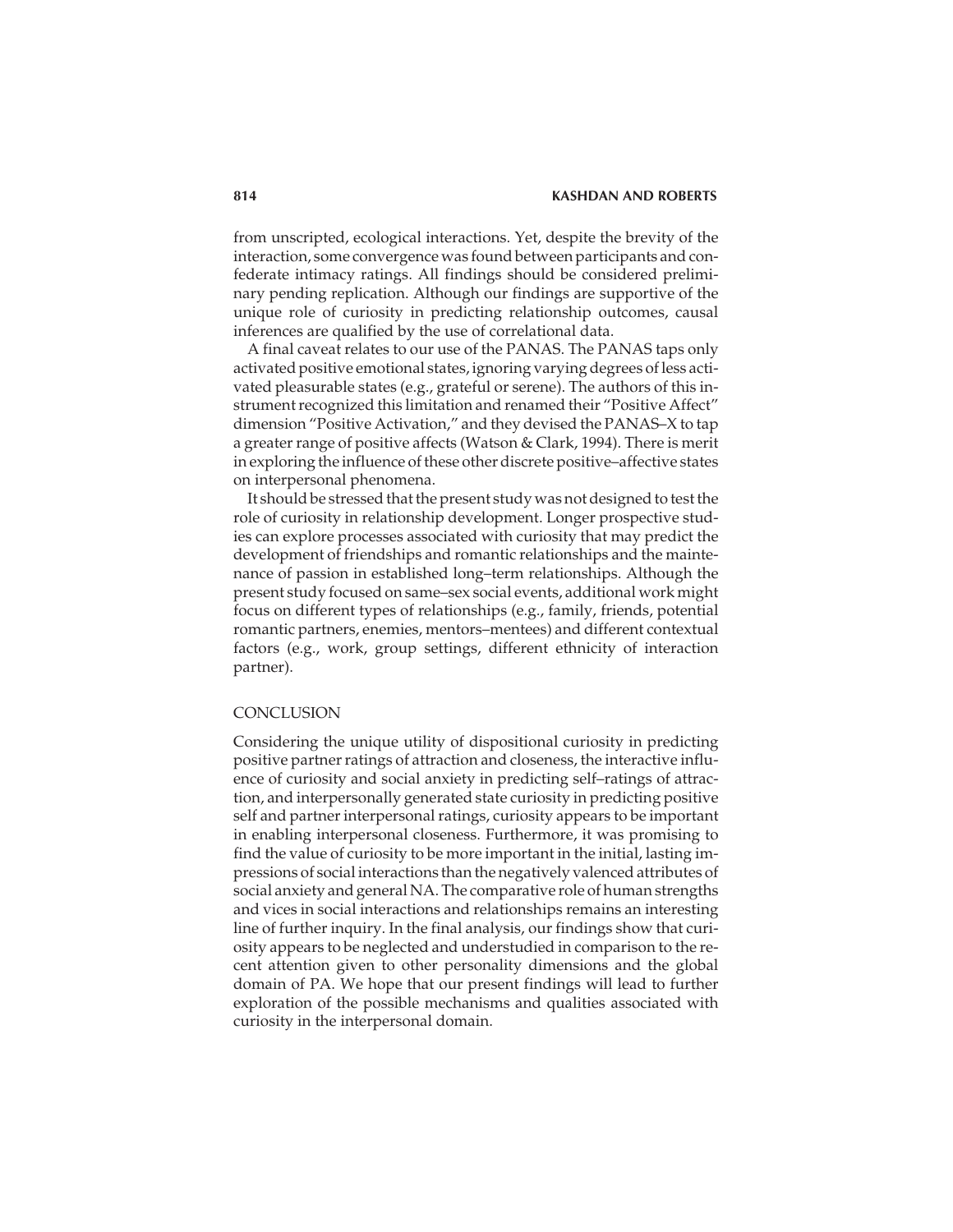#### **REFERENCES**

- American Psychiatric Association. (1994). *Diagnostic and statistical manual of mental disorders* (4th ed., rev.). Washington, DC: Author.
- Aron, A., Aron, E.N., & Smollan, D. (1992). Inclusion of Other in the Self Scale and the structure of interpersonal closeness. *Journal of Personality and Social Psychology, 63,* 596–612.
- Auhagen, A.E., & Hinde, R.A. (1997). Individual characteristics and personal relationships. *Personal Relationships, 4,* 63–84.
- Baron, R.M., & Kenny, D.A. (1986). The moderator–mediator variable distinction in social psychological research: Conceptual, strategic, and statistical considerations.*Journal of Personality and Social Psychology, 51,* 1173–1182.
- Baumeister, R.F., Bratslavsky, E., Finkenauer, C., & Vohs, K.D. (2001). Bad is stronger than good. *Review of General Psychology, 5,* 323–370.
- Baumeister, R., & Leary, M.R. (1995). The need to belong: Desire for interpersonal attachments as a fundamental human motivation. *Psychological Bulletin, 117,* 497–529.
- Baumeister, R., & Tice, D.M. (1990). Anxiety and social exclusion. *Journal of Social and Clinical Psychology, 9,* 165–196.
- Buhrmester, D., Furman, W., Wittenberg, M.T., & Reis, H.T. (1988). Five domains of interpersonal competence in peer relationships. *Journal of Personality and Social Psychology, 55,* 991–1008.
- Burger, J.M., & Caldwell, D.F. (2000). Personality, social activities, job–search behavior and interview success: Distinguishing between PANAS trait positive affect and NEO extraversion. *Motivation and Emotion, 24,* 51–62.
- Byrne, D. (1971). *The attraction paradigm.* New York: Academic Press.
- Clark, D.M., & Wells, A. (1995). A cognitive model of social phobia. In R.G. Heimberg, M.R. Liebowitz, D.A. Hope, & F.R. Scheier (Eds.), *Social phobia: Diagnosis, assessment, and treatment* (pp. 69–93). New York: Guilford Press.
- Davis, D. (1982). Determinants of responsiveness in dyadic interaction. In W. Ickes & E.S. Knowles (Eds.), *Personality, roles, and social behavior* (pp. 85–139). New York: Springer–Verlag.
- Forgas, J.P. (2002). Feeling and doing: Affective influences on interpersonal behavior. *Psychological Inquiry, 13,* 1–28.
- Fredrickson, B.L. (1998). What good are positive emotions? *Review of General Psychology, 2,* 300–319.
- Fredrickson, B.L. (2001). The role of positive emotions in positive psychology: The broaden and build theory of positive emotions. *American Psychologist, 56,* 218–227.
- Heimberg, R.G., Acerra, M.C., & Holstein, A. (1985). Partner similarity mediates interpersonal anxiety. *Cognitive Therapy and Research, 9,* 443–453.
- House, J.S., Landis, K.R., & Umberson, D. (1988). Social relationships and health. *Science, 241,* 540–544.
- Kashdan, T.B. (2004). Curiosity. In C. Peterson & M.E.P. Seligman (Eds.),*Character strengths and virtues: A handbook and classification* (pp. 125–141). Washington, DC: American Psychological Association and Oxford University Press.
- Kashdan, T.B. (2002). Social anxiety dimensions, neuroticism, and the contours of positive psychological functioning. *Cognitive Therapy and Research, 26,* 789–810.
- Kashdan, T.B., & Roberts, J.E. (2004). Social anxiety's impact on affect, curiosity, and social self–efficacy during a high self–focus social threat situation. *Cognitive Therapy and Research*, 28, 119–141.
- Kashdan, T.B., Rose, P., & Fincham, F.D. (2004). Curiosity and exploration: Facilitating pos-